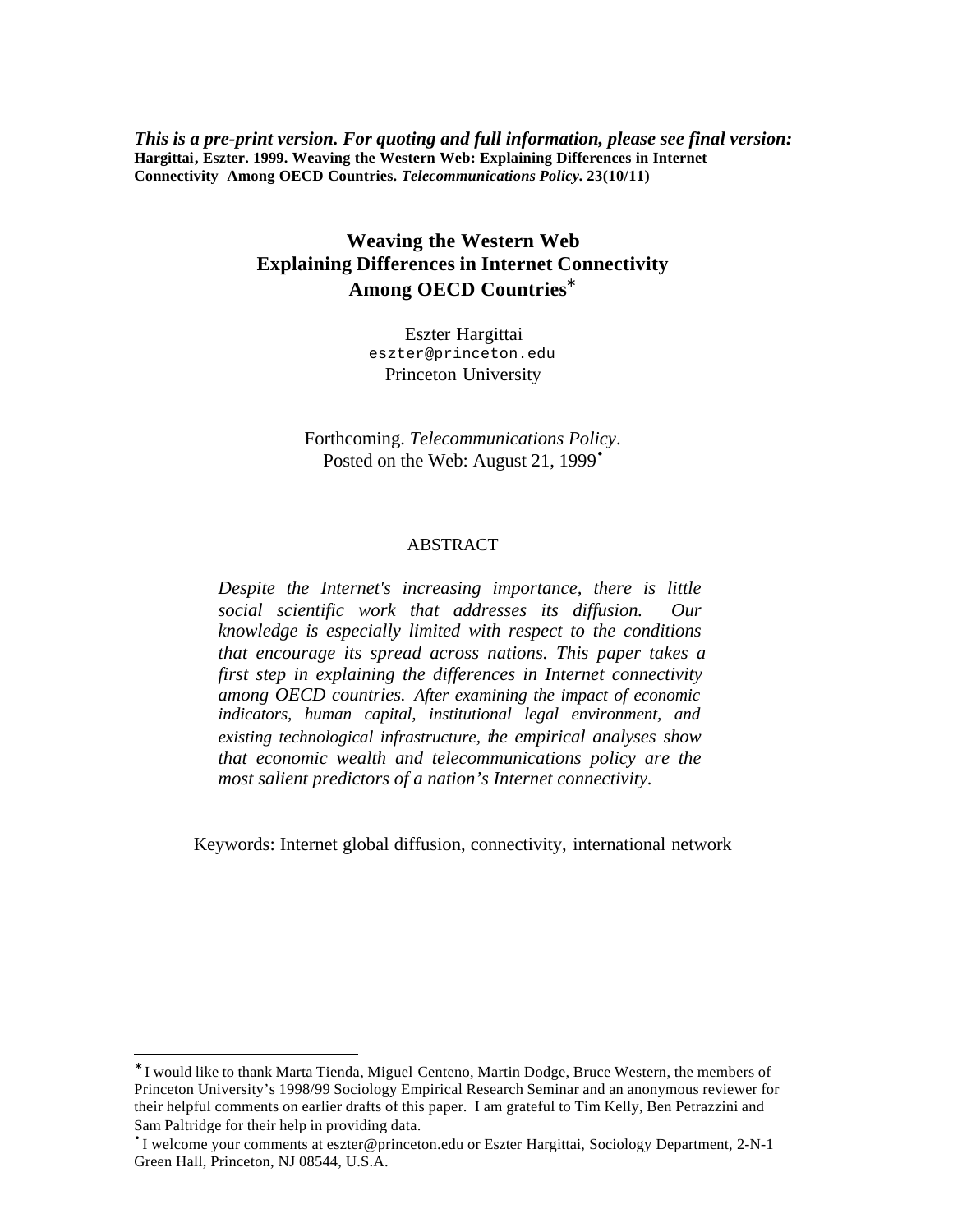The Internet is a major technological innovation of the 20th century with key political, social, and economic consequences (Castells 1996). Politically, the Internet is expected to revive participatory democracy (Anderson et al. 1995, Naisbitt 1982, Deaken 1981, Rheingold 1993, Geser 1996) and has even been used as an indicator of a country's level of democracy (Anderson et al. 1995). Socially, the new medium is expected to act as a moderator of inequality by making low-cost information available to everyone without discrimination (Anderson et al. 1995, Hauben and Hauben 1997). Yet, others have argued that the technology contributes to increasing inequality given that it is unequally distributed among the population (NTIA 1995, 1998, 1999, Novak and Hoffman 1998). Research has also shown that people use the Internet as a complement to traditional media rather than a substitute for them, thereby increasing information gaps across the population (Robinson, Barth and Kohut 1997, Robinson, Levin and Hak 1998).

Although several of the above mentioned claims regarding the effects of the Internet have also been contested (Calhoun 1998, Etzioni 1992, Stoll 1995), the farreaching impact of the Internet is uncontroversial. Despite its overarching importance, little attention has been devoted to the study of its spread, especially on an international level. Given the potential wide-ranging effects of the technology, the level of diffusion in a country can influence the degree to which a country can hold its place in the global economy. This paper explores what circumstances explain international variation in Internet connectivity among the member countries of the Organization for Economic Cooperation and Development  $(OECD)$ .<sup>1</sup>

<sup>1</sup> As the section on Data and Methods will elaborate, only 18 countries of today's 29 member nations were included in this analysis.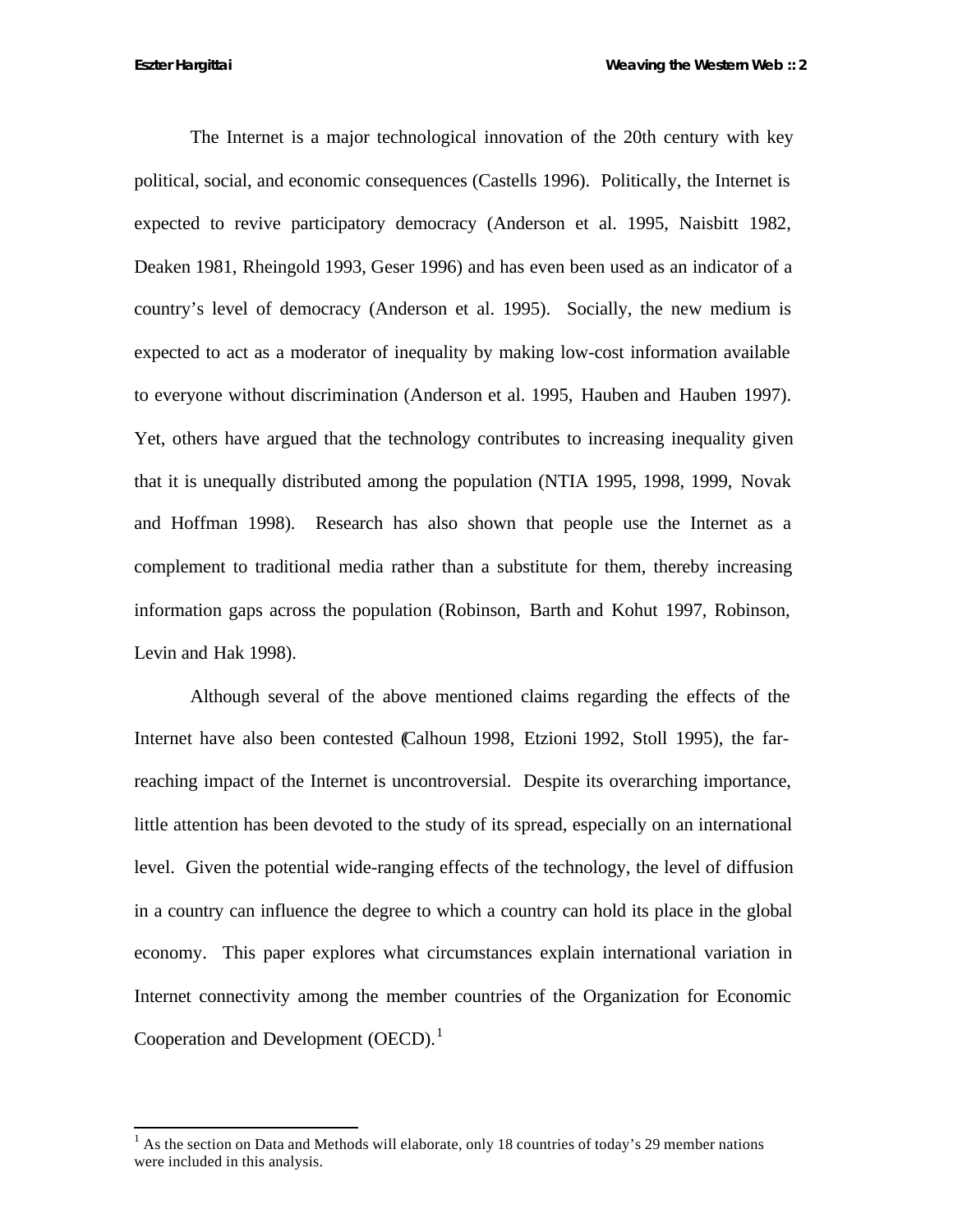In the next section, I provide a brief background of the Internet with particular emphasis on its recent exponential growth. Then, I summarize relevant literature on communication technology diffusion that leads to testable propositions. The data and methods section presents details of the data set and modes of operationalization. That section is followed by a discussion of findings and a conclusion that also highlights avenues for future research.

#### BACKGROUND

The Internet is a world-wide network of computers, but sociologically it is also important to consider it as a network of people using computers that make vast amounts of information available to users. Given the two services of the system - computermediated communication and information retrieval - the multitude of services allowed for by the network is unprecedented. Although the system was first implemented in the 1960s, it was initially restricted to a small community of scientists and scholars in just a few nations. Moreover, the World Wide Web, — the key aspect of the Net concerning its wide popularity — was invented only in 1990 and the graphical interface that made its use accessible to the layperson, the Web browser, was created only in 1993. It was this addition to the technology that significantly accelerated its spread both nationwide in the United States and internationally. Thus, significant Internet diffusion can be observed worldwide only in the past few years with the global number of network connected computers surpassing 35 million in 1998 compared to less than 1.5 million in 1993.

Similar to infrastructure innovations of the past such as railroads and the telegraph, the Internet contributes significantly to the convergence of space and time by making various types of communication – regardless of geographical proximity -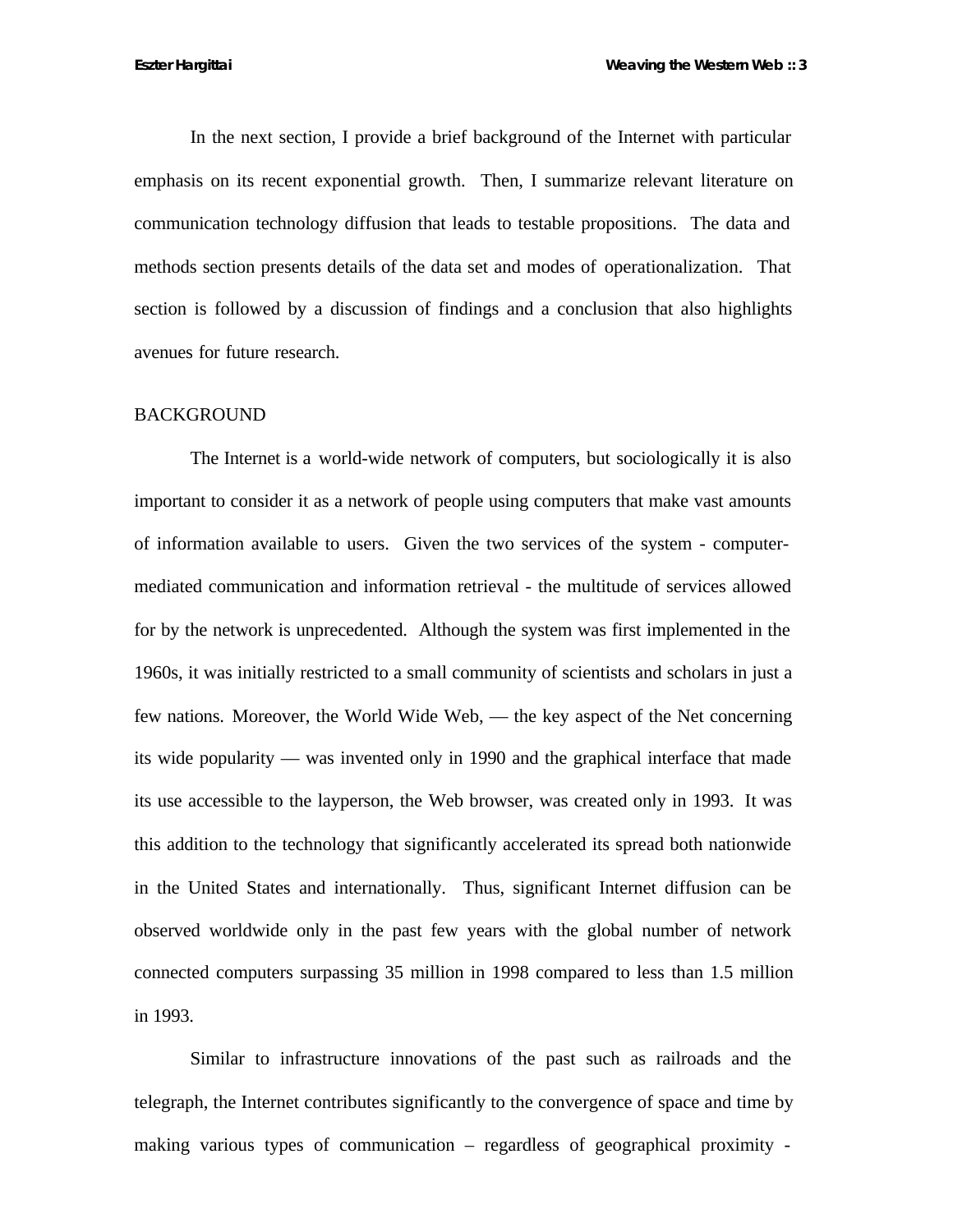**Eszter Hargittai Weaving the Western Web :: 4**

quicker than ever before. The ramifications of this spatio-temporal convergence are profound and not well understood because no previous technology has embraced and allowed for as many communication services as the Internet. Since knowledgeintensive activities are an increasingly important component of OECD economies (Reich 1992) and since today's telecommunication infrastructure underlies virtually all domains of economic activity (Drake 1995: 22), exploring the spread of the network is imperative for understanding which nations will be able to advance their economies the most. The presence of the Internet in a society may create new economic activities and jobs, and may also allow for potential improvements in social benefits by offering new educational opportunities, improving health care delivery, and access to cultural and leisure activities (OECD 1997a). More generally, the network functions – and will do so increasingly with technological innovations – as a link between all sectors of the economy affecting also social, political and cultural relationships. Given such potential wide-ranging consequences, the Internet's level of diffusion in a country can influence many of its economic and socio-cultural spheres. Conversely, its absence can have negative impacts with equally important implications.

During the last five years, the rate of growth in the network's global diffusion has exceeded fifty percent annually (Network Wizards 1998.) Between the years 1994 and 1998, the use of the system more than quadrupled in the United States to include between 30 and 35 percent of Americans over the age of sixteen (Pew 1998, CommerceNet 1998.) The system has seen similar popularity in several other nations such as Finland, Sweden, New Zealand, and Australia. However, other nations such as France, Spain, Italy and Greece have been much slower in embracing this new technology. Existing literature about diffusion data is often descriptive (ITU 1997,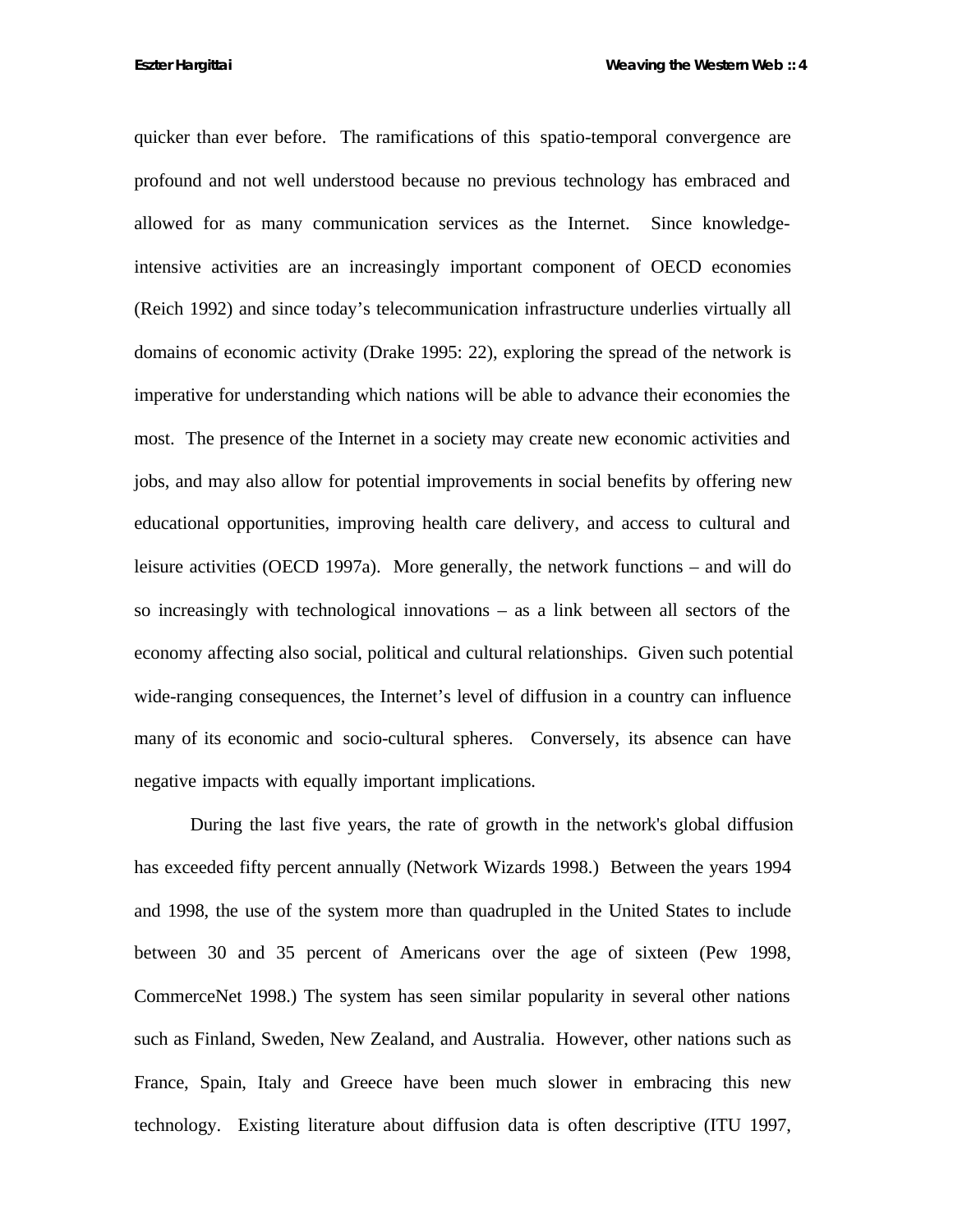1999, OECD 1997a, 1998a, 1999a, Paltridge & Ypsilanti 1997) and does not use methods that allow us to isolate the impacts of indicators controlling for other factors and thus understand their relative importance in explaining connectivity. Alternatively, existing studies only focus on the impact of information technologies on the economy, ignoring the conditions that shape information technology landscapes across countries. Although some literature does exist regarding the Internet's unequal spread to lesser developed nations (Goodman et al. 1994, Hargittai 1996, 1998, ITU 1997, 1999, Press et al. 1998, Rao 1995), there has been surprisingly little discussion of the Internet's unequal spread among developed countries, i.e. those with resources to accelerate adoption.

By concentrating on a group of nations with approximately similar levels of social and economic development, i.e. the OECD, it is possible to examine the more intricate details influencing the spread of the medium. The OECD is an ideal case for investigating the details leading to differences in international Internet diffusion among countries of approximately similar socio-economic development. The members of the organization represent advanced capitalist countries and thus membership controls for a general level of development. In this case, the top-tier nations – as classified by the United Nations Development Programme's Human Development Report (UNDP 1998) – of the high development level category are examined. This paper fills a gap in the literature by exploring what factors explain the level of Internet connectivity among OECD countries by teasing out the particularities affecting the technology's diffusion among countries witnessing the greatest spread.

#### THEORETICAL CONSIDERATIONS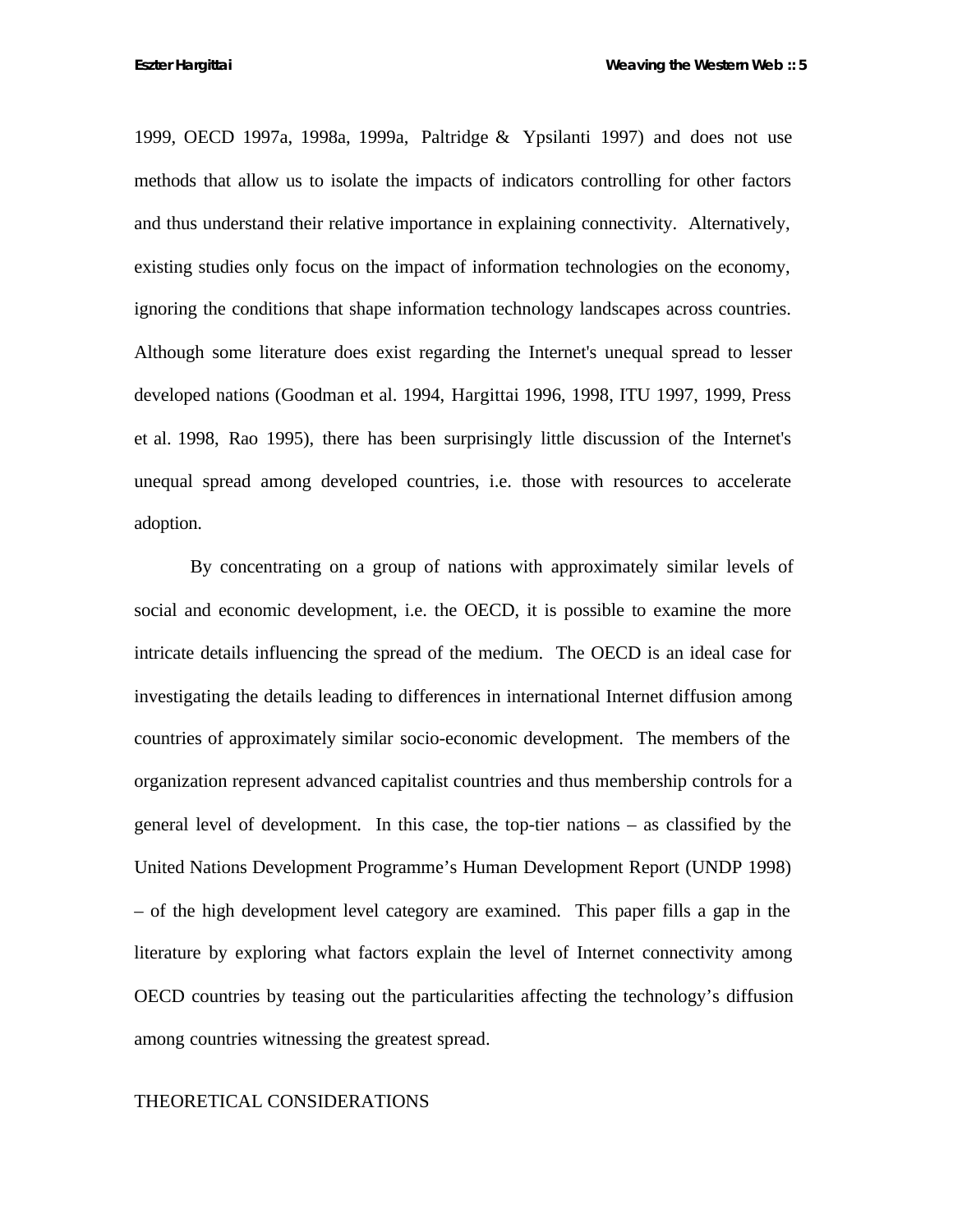In this section, I summarize existing literature about important predictors of Internet connectivity. Specifically, I discuss how the economic situation of a country, the education level of its inhabitants, the institutional legal environment governing communication technologies, and the existing communication technology infrastructure may be related to Internet connectivity.

#### *Findings From Previous Research*

Some studies have attempted to explain differences in international Internet connectivity generalizing to the entire global landscape. Using the Human Development Index (HDI) measure from the UNDP's Human Development Report, Hargittai (1996, 1998) found that a country's human development level is correlated with its level of Internet connectivity. HDI uses information on adult literacy rate, education, Gross Domestic Product, and life expectancy to create an index of countries' level of development. The International Telecommunications Union (ITU 1997) used the same measures and found a similar relationship between the two variables. The limitations of these studies lie in the fact that they only include one overarching measure of development, which leaves little room for understanding the specifics of what factors lead to differentiated Internet connectivity. Moreover, these analyses cannot isolate explanatory factors among countries of similar development levels. The conclusion that general level of development influences Internet connectivity is not helpful in understanding how and why countries with similar levels of development have unequal levels of connectivity.

Kelly and Petrazzini (1997) included more variables, such as information on connectivity prices and language in addition to wealth and education, in their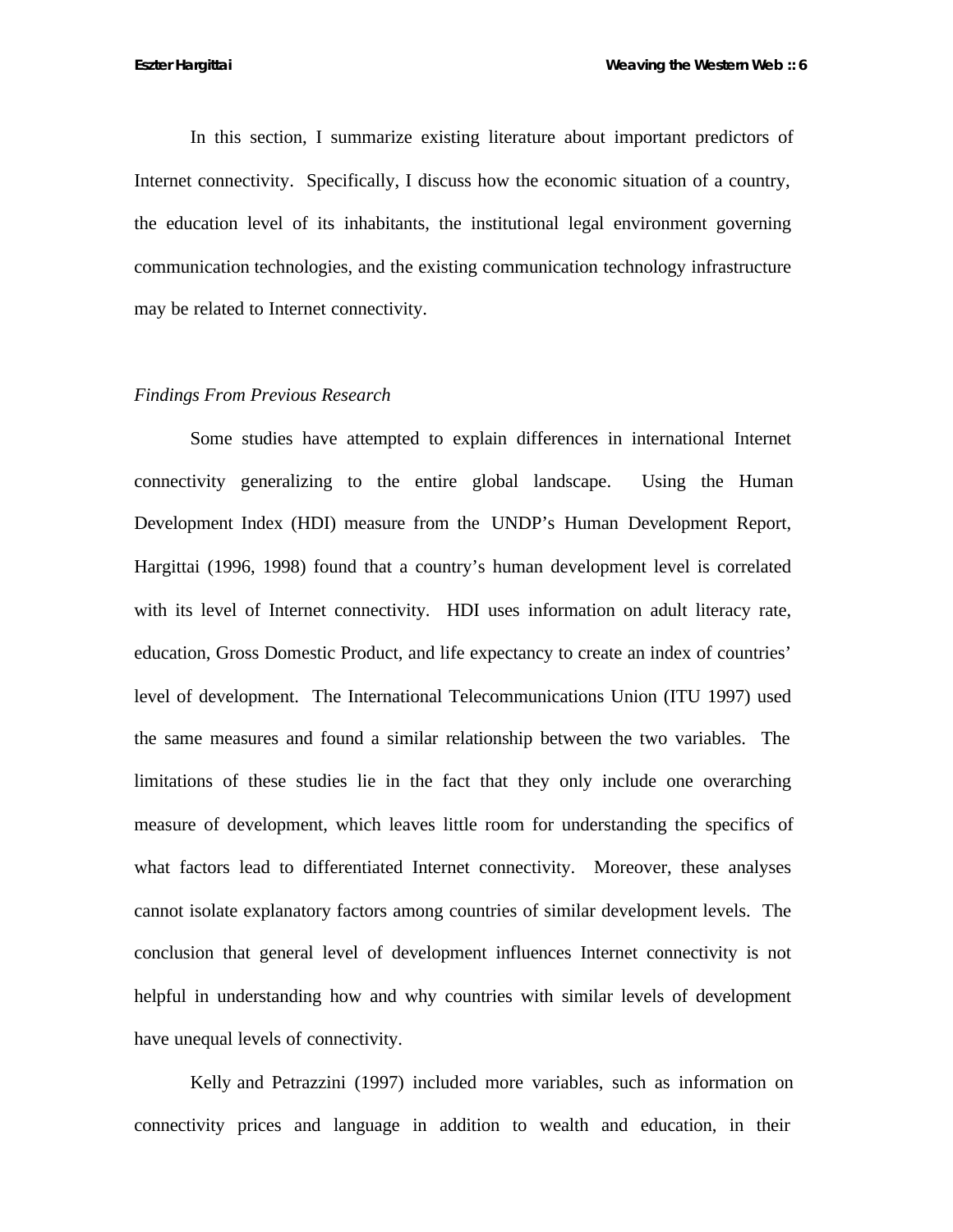discussion of differentiated connectivity levels. However, their methods were restricted to simple correlations between two variables at a time. Thus, their findings do not provide a comprehensive understanding of what factors determine a country's level of network connectivity. Nonetheless, Kelly and Petrazzini's analysis does suggest that wealth, education, language and pricing are important correlates of Internet connectivity.

### *Economic Factors*

Studies on technology diffusion have found that economic wealth strongly predicts a population's adaptation of new technologies (Rogers 1983). A country's overall economic strength will affect Internet diffusion in that the necessary resources are more likely to be present, and capital required for the expansion of the technology is more available, in richer countries. Another economic factor that influences Internet connectivity is the level of inequality in a country. The more egalitarian, the more people will be able to afford the new technology, thus increasing the probability of a high level of diffusion.

#### *Human Capital*

There are two ways in which the level of human capital may be relevant to Internet connectivity: the population's level of education and its English language proficiency. Most studies that have examined the education level of adopters of new technologies find that more educated people are quicker to adopt new innovations than people with comparatively less education (Rogers 1983). In the case of the Internet's global spread, this suggests that countries with better educated populations will be more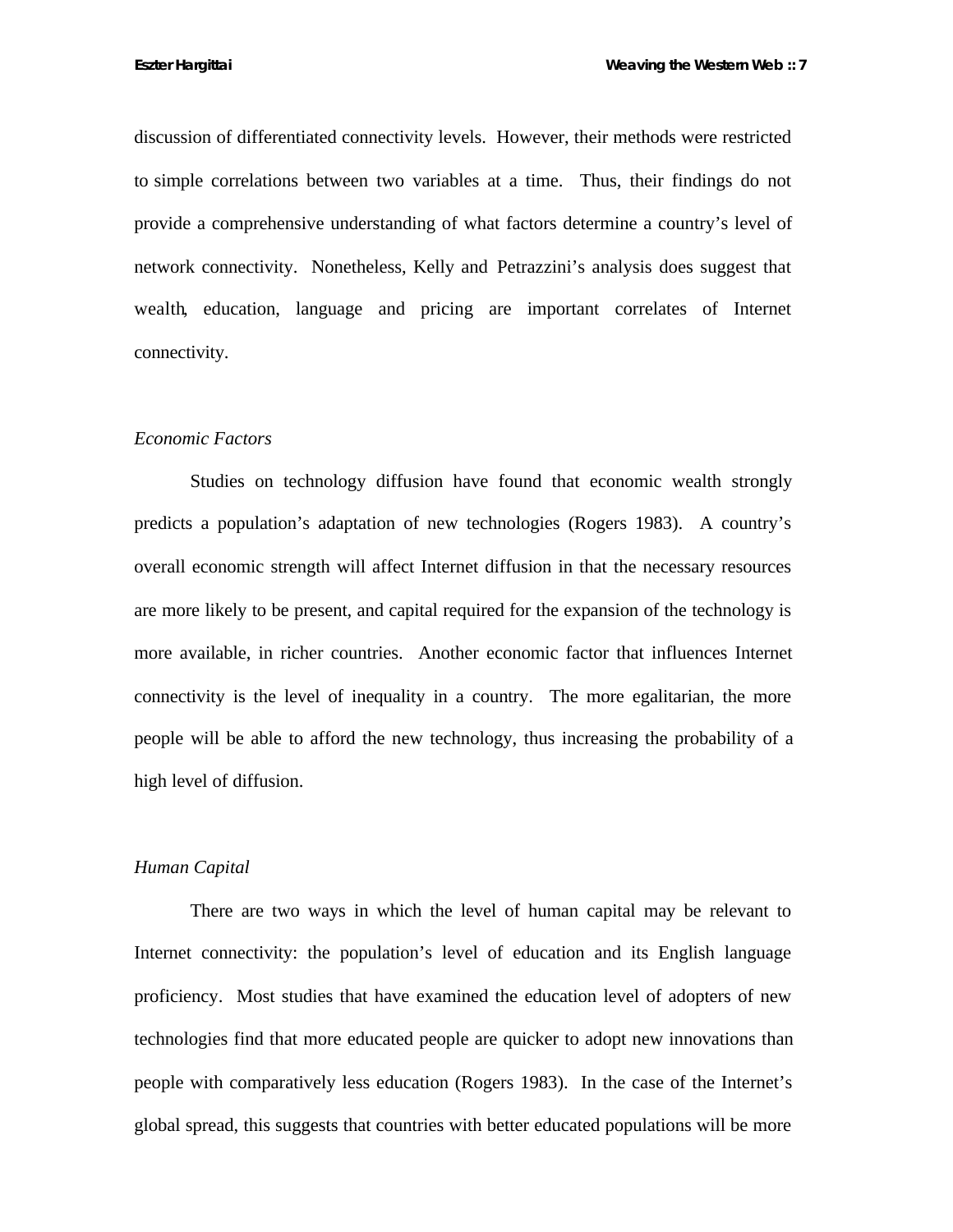likely to show higher rates of Internet diffusion than nations with less educated citizens. Kelly and Petrazzini (1997) also suggest that academic institutions often play an important role in spreading the Internet since they are often among the first institutions in a nation to be wired. This provides another reason for considering the education level of a nation in understanding the necessary and sufficient conditions for Internet connectivity. Higher scores on the education measure are likely to reflect a higher number of academic institutions because the scores reflect gross enrollment ratios.

Individual knowledge may affect the spread of a communication technology in yet another way. Laponce (1987) suggests that some languages have greater status than others and they dominate certain areas of life such as English language having a prominence in the computer industry and even international media sphere. Weinstein (1983) argues that English is especially dominant in the realm of international communications. Barnett and Choi (1995) claim that English is so important in some areas that not speaking the language leads to a serious barrier in access to telecommunications technology. Given the prominence of the English language on the content of the World Wide Web, level of English proficiency may affect the number of people interested in using the medium. The prominence of English on the Web is not due to a higher rate of diffusion in the United States, but the relative size of the U.S. population compared to other countries. There is evidence that the U.S. dominates content on the Web with a large percentage of the most visited Web sites being created and located in the United States (OECD 1997e). Because English is the major international language linking people of different origins (Fishman, Cooper and Conrad 1977), even non-Americans on the Web may contribute to English content as long as their Web content is directed at viewers from other nations. English is by far the most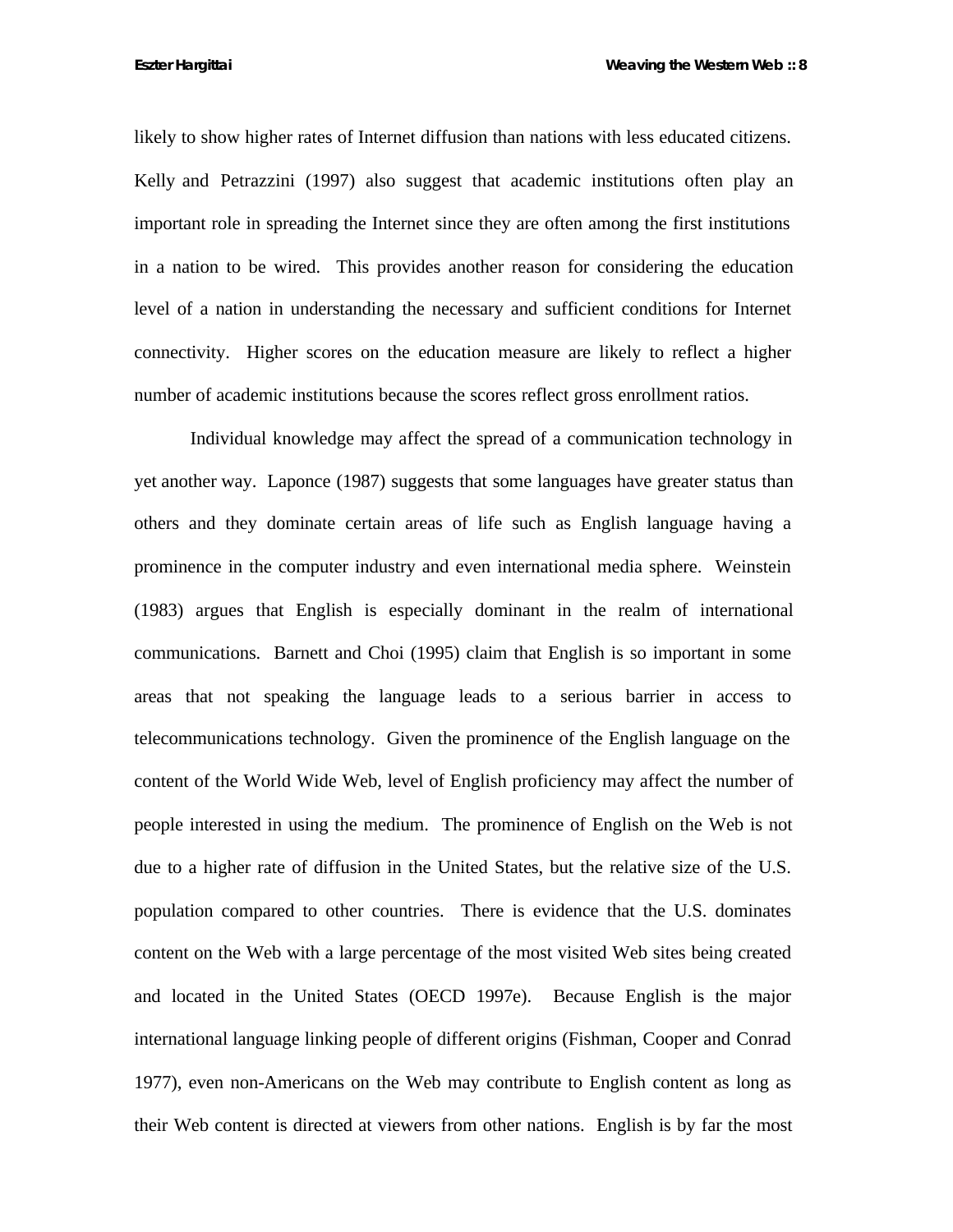pervasive language on sites hosted outside of the United States excluding the native language of the host country (OECD 1999c). Overall, the two aspects of human capital relevant to Internet connectivity are education level and familiarity with English.

#### *Institutional Legal Environment*

The institutional legal environment in a country is also relevant to the Internet's spread because national policies can enhance or hold back diffusion of a technology, depending on their approach to regulating mechanisms, privatization, and free competition. The Information, Computer and Communications Policy Division of the OECD's Directorate for Science, Technology and Industry has published several reports advocating the importance of free competition in the telecommunications sector (OECD 1996, 1997a, 1997b, 1997c, 1998b, 1999b). The International Telecommunications Union has contributed to the literature in similar ways (ITU 1997, 1999). These reports suggest that free competition in the telecommunications sector will improve the options for telecommunications services and reduce the price of access charges. These arguments suggest that countries with free competition in the telecom sector will have higher Internet connectivity than countries with monopolies in this sector of their economies.

## *Existing Technologies*

In his work on the diffusion of the telephone in Germany, Thomas (1988) found that the spread of technology is contingent upon certain technological and infrastructural factors being present in the target nation. Kelly and Petrazzini (1997) also emphasize this point when explaining the large differences between connectivity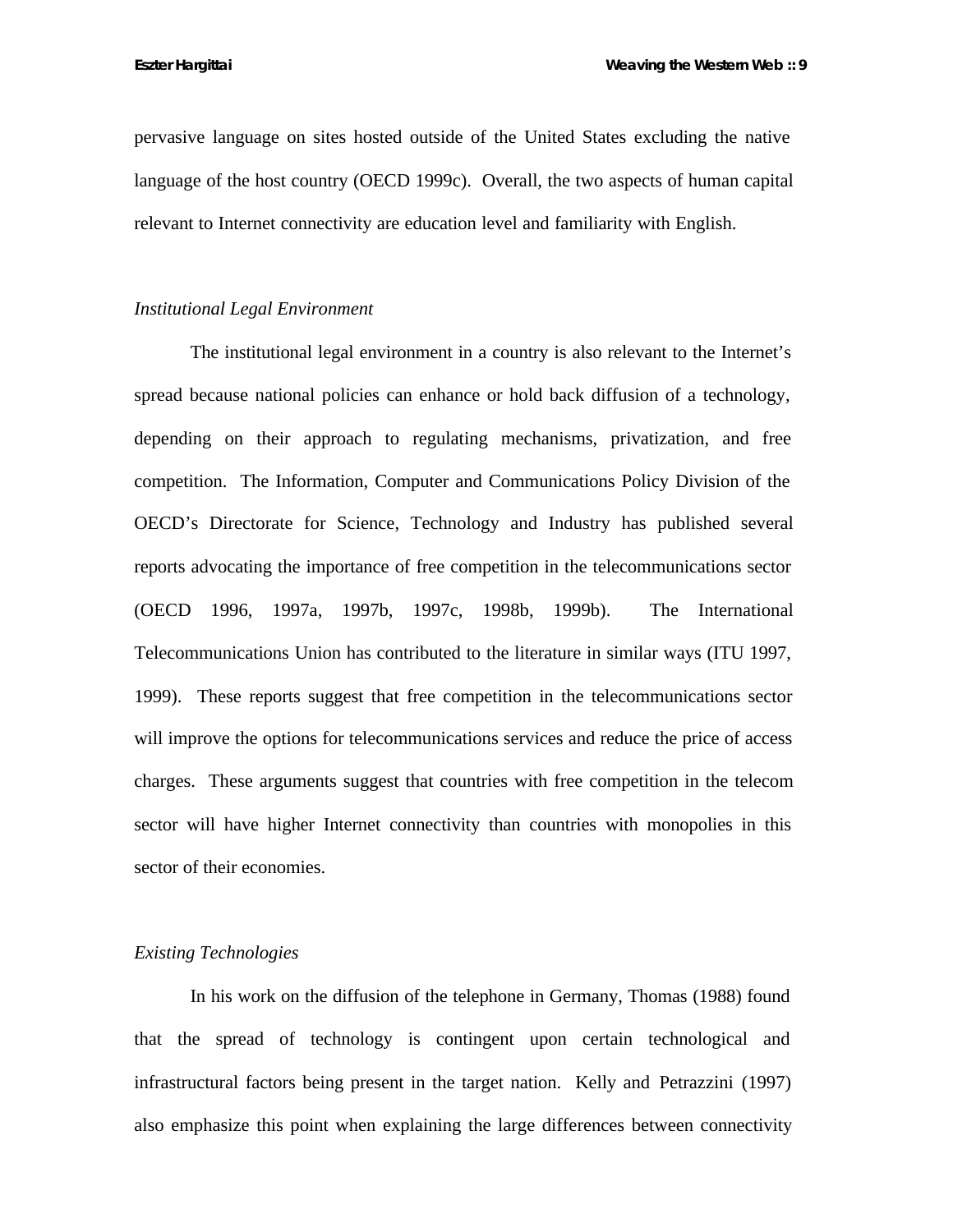among countries of different income categories. With respect to the Internet, existing telecommunication facilities may be crucial for understanding variation in the spread of the Internet.

### *Testable Propositions*

In sum, the review of related studies identifies several important factors in the discussion of international Internet connectivity and suggests the following testable propositions. Greater economic wealth and a higher level of economic equality will lead to higher connectivity, whereas less wealth and larger inequality is likely to have an opposite effect. A country whose population has high levels of education is likely to be more densely connected than a country with lower levels of general education. English language exposure will influence connectivity by favoring native speakers most, followed by countries with populations exhibiting high levels of English training, and discriminating most against populations with low English exposure and proficiency. Free competition in the telecommunication sector will have a positive effect on Internet density while telecom monopolies will impede the network's spread. Lower Internet access charges will act as a catalyst for network diffusion. Finally, claims based on the importance of existing telecommunications infrastructure predict that telephone density affects Internet connectivity positively. The following section presents the data and methods, and is followed by a discussion of these propositions based on empirical results.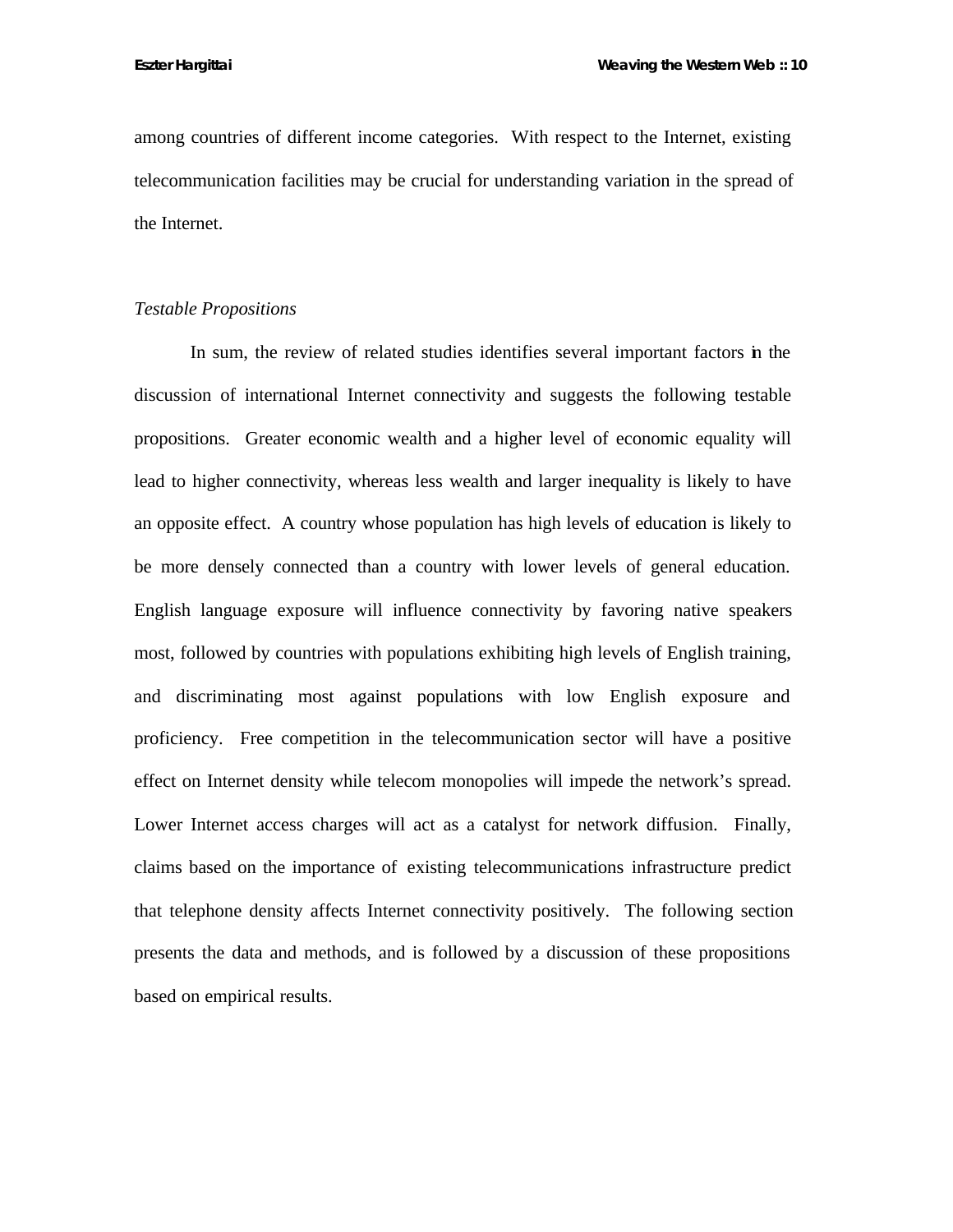### DATA AND METHODS

The study includes 18 member countries of the OECD.<sup>2</sup> The unit of analysis is the nation-state.<sup>3</sup> As *Figure I* shows, there is considerable amount of variance in Internet connectivity among OECD countries to warrant exploration and explanation. Data were collected from various sources on the aggregate country-level. (See *Appendix I* for details about the sources of the data set.) Data are lagged: the outcome variable is reported in January 1998 figures, whereas explanatory variables are reported for 1994-1996 (depending on availability) with the exception of the Gini coefficient, which is only available for earlier years (see *Appendix I* for information on specific years).<sup>4</sup> The lag in the data is necessary because the question involves explanatory variables for diffusion and attempts to understand what country attributes lead to adaptation of the Internet.<sup>5</sup>

 $2$  Although every attempt was made to include all member countries of the OECD, due to lack of data on several important variables (most notably access charges and English competence), only 18 countries could be included. Data were missing for the most recent members of the OECD (Czech Republic, Hungary, Korea, Poland, and Mexico) and some other nations (Iceland, Japan, Norway, Portugal, and Switzerland). I used t-test significance testing for means differences to determine whether the excluded cases are significantly systematically different from the ones that were included in the analysis. Only one variable showed systematic difference; all excluded countries had monopolistic telecommunications markets in the year studied. This should be kept in mind when interpreting the results with respect to the overall OECD population. For demographic information on OECD nations, see http://www.oecd.org/publications/figures.

 $3 \text{ In the future, when comparable data become available for sub-national geographical units, analysis on }$ cross-border regions/cities would also be important and revealing. Such work would be especially helpful in understanding national inequalities.

 $4$  The use of earlier figures as inequality measures is not a serious problem because level of inequality does not change quickly in these long standing democratic countries.

<sup>&</sup>lt;sup>5</sup> Studies of diffusion often look at data over time in order to include the rate of diffusion in the model with special importance attributed to the starting point of the diffusion. Although there is a difference in timing regarding countries' initial connection to the Internet, most connections (with the exception of Luxembourg) took place relatively close to each other all between 1988-1990 (OECD 1996). Given that this study looks at 1998 connectivity levels, these initial differences are likely not to be an overarching explanatory factor concerning the differences in the outcome variable. Regarding the specific theories addressed in this paper, lack of sufficient data on predictor variables made over-time analysis impossible.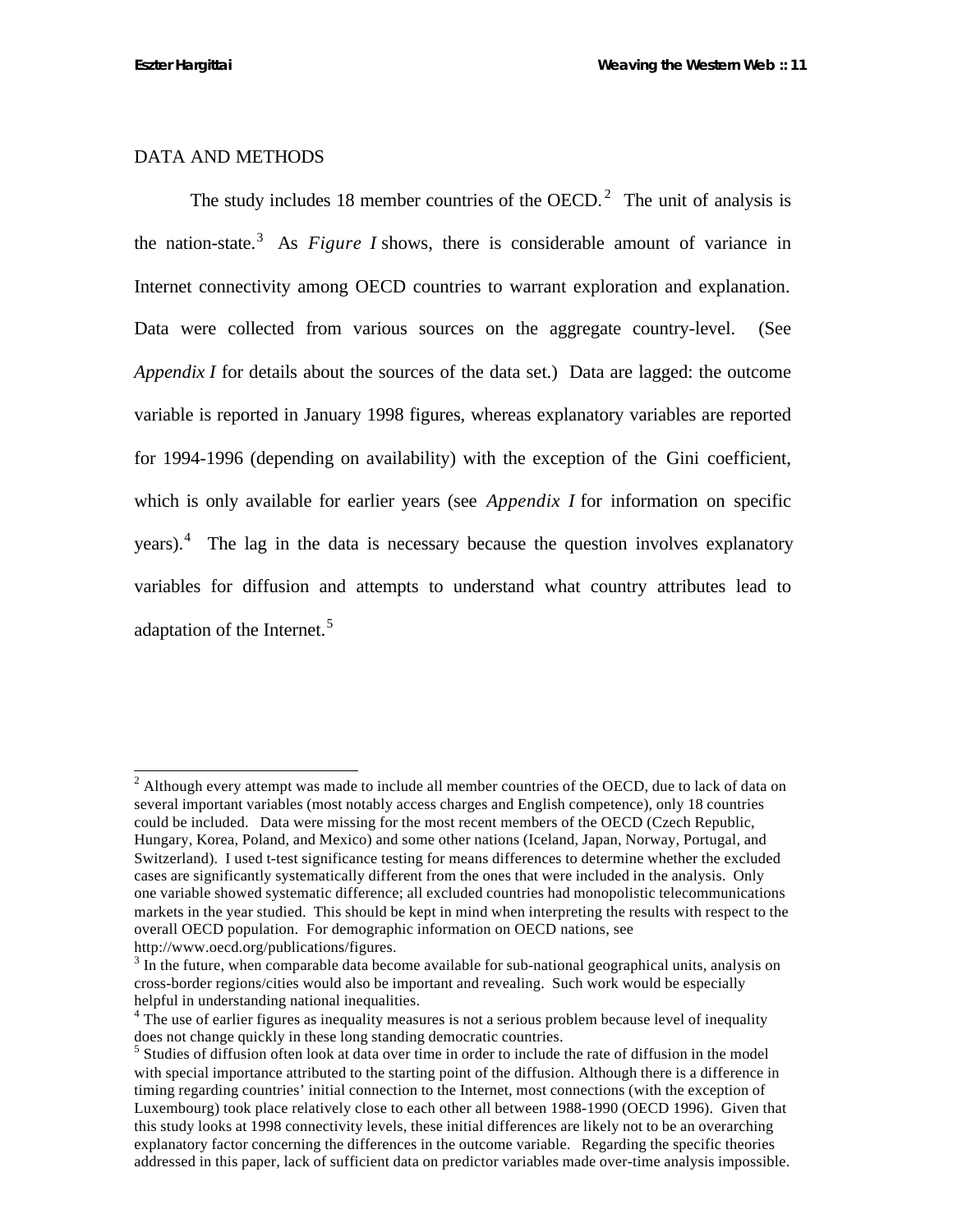## *Outcome Variable*

Internet connectivity is measured as number of hosts per 10,000 inhabitants in January 1998 where hosts are individual computers with network access.<sup>6</sup> Because multiple users may use a single host computer, this is not a measure of number of users, and can be regarded as the most conservative measure of Internet presence in a country.<sup>7</sup> One can only estimate the number of users from information about hosts, but, unfortunately, such estimates are much less reliable than host count measures and no such systematic measures exist. Therefore, host count is the most precise available data on the presence of the Internet in a country (OECD 1998a). Since the outcome variable reveals a somewhat skewed distribution, it was logged for the regression analyses in order to make it meet the assumptions of the OLS regression analysis.<sup>8</sup>

#### *Explanatory Factors*

l

Characteristics of the countries are explored with respect to their economic situation, human capital, related institutional legal environment, and existing technological infrastructure. Gross Domestic Product is used as a measure of economic wealth. The Gini coefficient represents a country's level of inequality. <sup>9</sup> General level

 $<sup>6</sup>$  Hosts are measured by top-level domain names, the United States includes figures for generic top level</sup> domain names (.com, .edu, .gov, .mil, .org, .net) and .us. Although weighted host data are available that account for the number of top level domain names registered by countries other than the United States (OECD 1998b, OECD 1999a), these data were less suited for meeting the assumptions of regression analysis and thus results of the other data are reported. Nonetheless, the tests were run on the weighted data as well and the findings are robust.

 $<sup>7</sup>$  There is no systematic information available on the number of users per host across nations. The</sup> Discussion section elaborates on what this lack of data implies for the findings of this study and its implications for future research.

 $8\text{ I}$  experimented with different scales for the dependent variable for performing the log transformation and the results are robust. The regression results are only discussed with respect to standardized coefficients so the log transformation does not affect the discussion of the outcome. The results are also robust without logging the dependent variable.

<sup>9</sup> Gini coefficients are difficult to collect, represent measures for varying years, and the data source acknowledges the questionable quality of some of the figures (Deininger and Squire 1996). Nonetheless,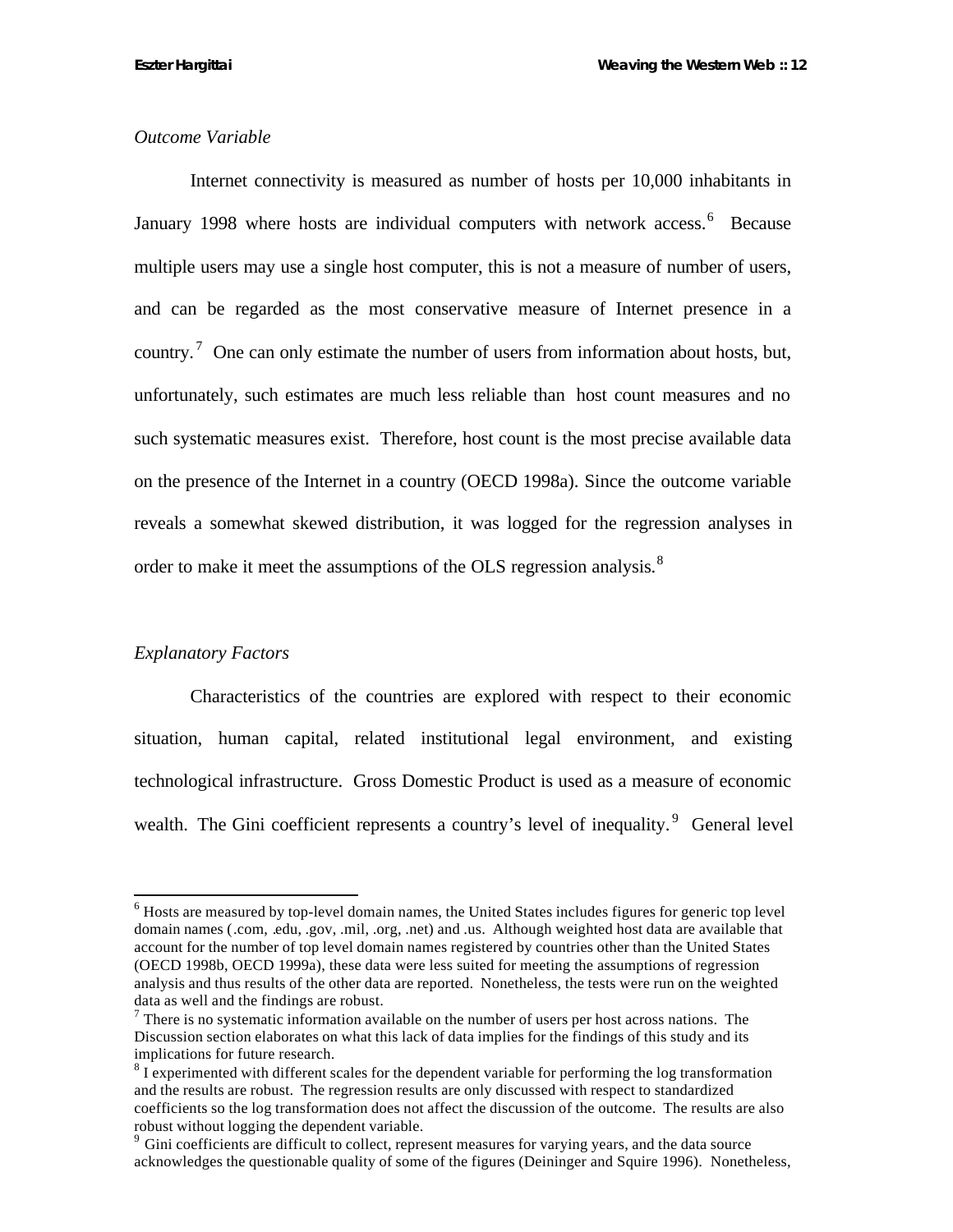of education was derived from the UNDP's Human Development Report and stands for combined first-, second-, and third-level gross enrollment ratio. English language proficiency was coded as dummy variables. Its values are derived from information about the percentage of students in general secondary education learning English as a foreign language. Countries where English is the dominant language were coded as Native speakers and represent the baseline, whereas all others were split into high and low English exposure (see *Table 1* for details).

To address the hypotheses regarding a nation's legal institutional environment, information on the telecommunications sector and on Internet access charges is included in the analysis. Telecommunications policy was coded as a dichotomous variable distinguishing between countries that have monopolies in the telecommunications sector and those that have some level of competition in the year studied. The average cost of a twenty hour monthly Internet access basket is used to indicate pricing. <sup>10</sup> Existing telecommunications infrastructure is measured by information on phone density. This composite variable was constructed by including information on both mainlines per 100 inhabitants and cellular phone subscribers per 100 inhabitants. $11$ 

*Table 1* presents descriptive statistics for all the variables. Despite general similarities among the members of the OECD, most variables exhibit considerable amount of variance. Finland has the highest level of Internet connectivity with the

they are the only available source of income inequality. The quality of the data must be kept in mind when interpreting the effects of this variable. Lower coefficients denote lower inequality.

 $10$  It is important to note that this information on pricing does not distinguish between flat-rate versus measured charges. A flat-rate connection fee may seem more with respect to a twenty-hour connection charge, but it may become more preferable when compared with the forty-hour fee of measured charges. Twenty-hour rates were used in this analysis because that is the way data are available for this measure (OECD 1997d).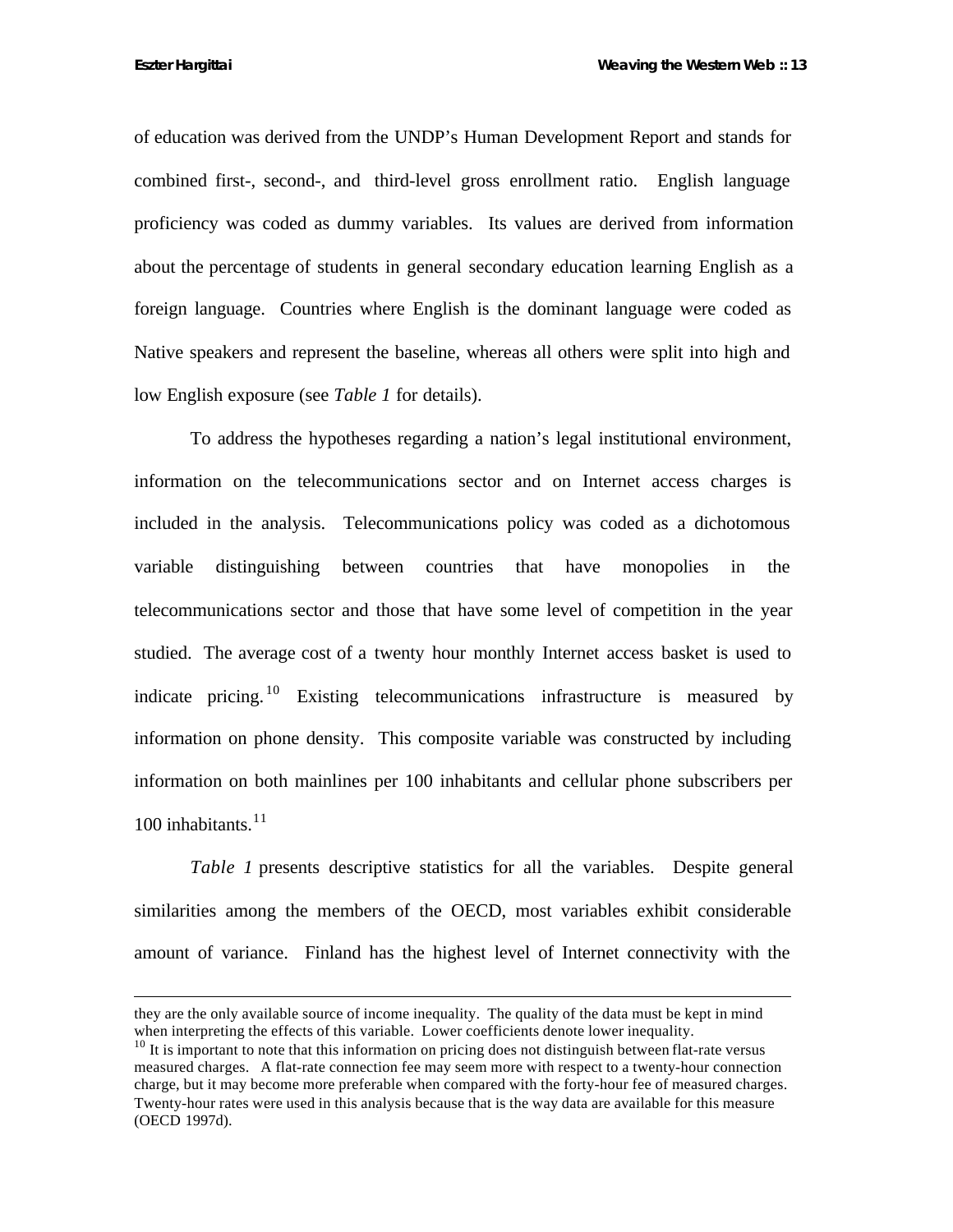United States following close behind. Spain, Italy, and Greece exhibit the lowest levels of network connectivity among the 18 countries included in the analysis. On the wealth measure, Luxembourg and the United States lead the group whereas Spain and Greece show figures half the per capita value of the wealthiest nations. Finland and Spain have the lowest levels of inequality according to the Gini coefficients whereas New Zealand and Australia represent relatively greater levels of inequality although the overall variance is not large for this measure. Luxembourg scores far below the other 17 nations in education although this is probably due to the fact that the majority of the people in this country pursue post-secondary education abroad. Italy also occupies a low rank on this measure. In contrast, Canada, Finland, and the United States have larger populations with higher levels of education.

There are six native English speaking countries included in the study. Eight countries exhibit high exposure to English whereas four (Greece, Belgium, Italy, Luxembourg) have populations with low exposure to English. Seven countries had competition in their telecom markets for the year studied: Australia, Canada, Finland, New Zealand, Sweden, the United Kingdom, and the United States, whereas the remaining eleven countries all had monopolies at this time. Not surprisingly, countries without monopolies have the lowest off-peak Internet access tariffs; Canada, Australia, Finland, and the U.S. Austria's prices are far higher than any other nation's with rates in Greece and Germany also quite high in comparison to most others. Ireland and Spain have the lowest levels of phone density whereas Sweden is far ahead of the group followed by other Scandinavian countries and the United States, Canada and Australia.

 $11$  Personal computers could also be used to measure related existing technologies. However, given the close conceptual relationship between computer ownership and Internet connectivity, the use of that variable would be problematic for this purpose.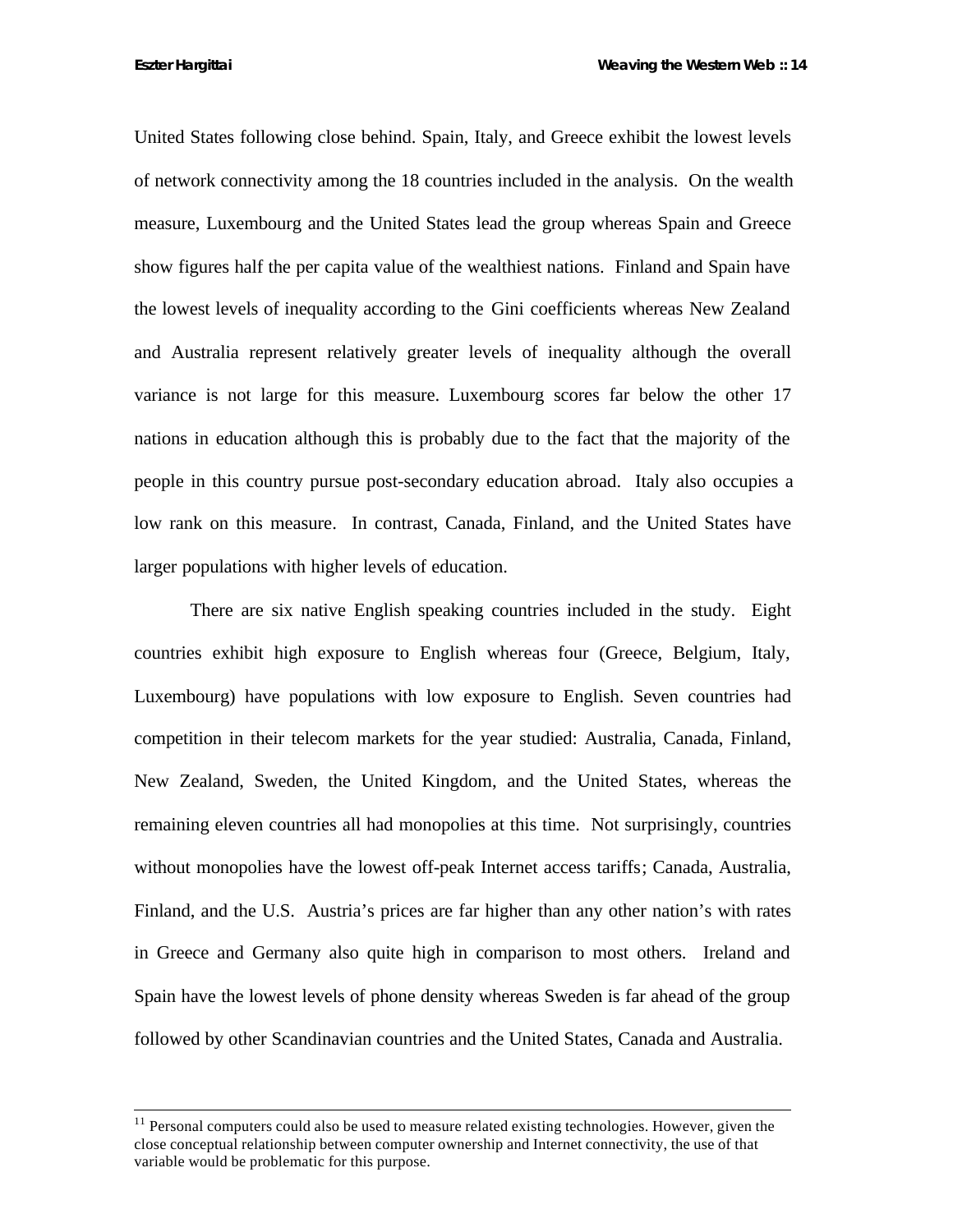*Appendix II* presents a correlation matrix for the outcome and all explanatory variables*.* Although several variables are highly correlated, the correlation coefficient is rarely prohibitively high. Among the predictor variables, of particular concern is the high correlation between telecommunications policy and phone density, which yields a correlation coefficient of -0.633. The strength of this relationship is not surprising given that telecommunications policy can have a direct impact on phone density. Free competition in the telecom market can be expected to encourage phone diffusion in contrast to the hindering effects of a telecom monopoly. Given the high value of the relationship between these two variables, their inclusion together in one model should be interpreted with caution.

#### **FINDINGS**

*Table 2* presents the results of OLS regression models. The first set of models (Models 1-4) show the individual explanatory power of the hypothesized variables. The second set of models (Models 5-8) address the impact of the variables in relation to other explanatory factors. The nested models are presented with respect to propositions suggested in the review of prior studies. Model 5 considers the hypotheses regarding the effect of human capital indicators – general level of education and English language exposure – in addition to economic variables on Internet connectivity. Model 6 looks at the additional importance of telecommunications policy in explaining the level of Internet spread in a country. Model 7 explores the significance of existing telephone infrastructure. Finally, Model 8 is presented to demonstrate that having both policy and phone density measures in the model does not add to the model's explanatory value.

Although economic wealth of a country is a significant predictor of Internet connectivity, it is clear from Model 1 that among rich nations, economic factors alone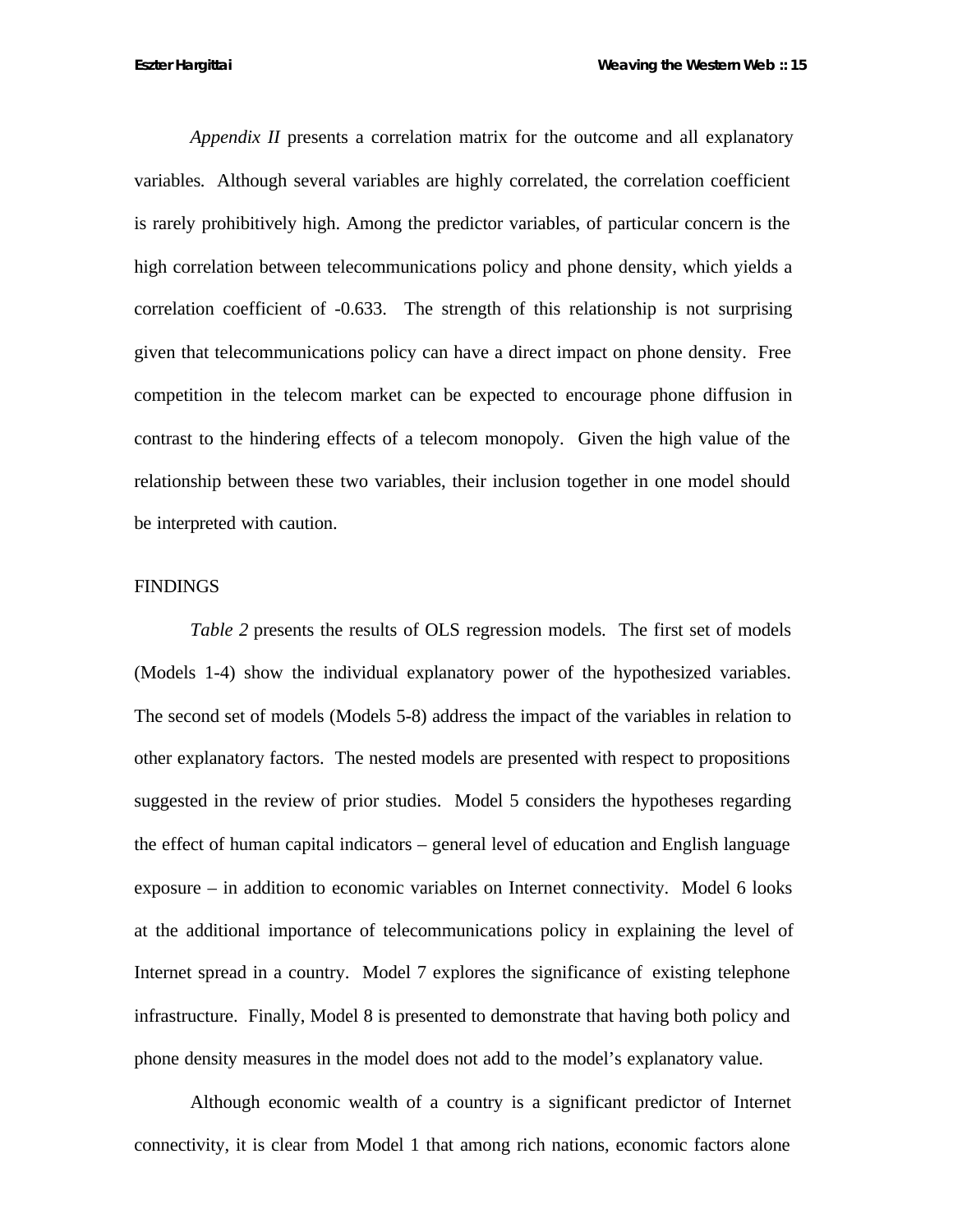do not explain the level of Internet connectivity. Adding information on human capital  $(Model 5)$  – both level of education and English language proficiency – significantly improves the fit of the model. However, adding information on policy (Model 6) adds even more to the fit of the model and the effects of both education and language competency disappear. The positive value of high English proficiency is contrary to the expected direction of this correlate since it was hypothesized that a native English speaking population (i.e. the base value in this model) would encourage Internet spread compared to countries' with other native languages. However, it seems that having a population of native speakers versus good English speakers does not make a difference. The reason for this could be that browsing the large amounts of information available on the Web only in English requires no more than an exposure to and familiarity with the language because most browsing activity involves reading. However, having even lower levels of English exposure also does not have a large impact on connectivity. This may be due to the fact that people use the Internet as much for one-to-one communication as for browsing. It is fair to assume that most people will engage in personal communication with others that share a common language in which case exposure to English may not be an important concern in deciding whether to become connected.<sup>12</sup>

In contrast to the low influence of English language competency, the results show evidence in support of telecommunication policy's role in the puzzle. The existence of a monopoly in the telecom sector of a nation seems to have a considerable negative impact on that country's Internet connectivity. Interestingly, price of access is

 $12$  Why these ideas are merely hypothetical is elaborated in the final section, which discusses what we know about people's actual use of the Internet.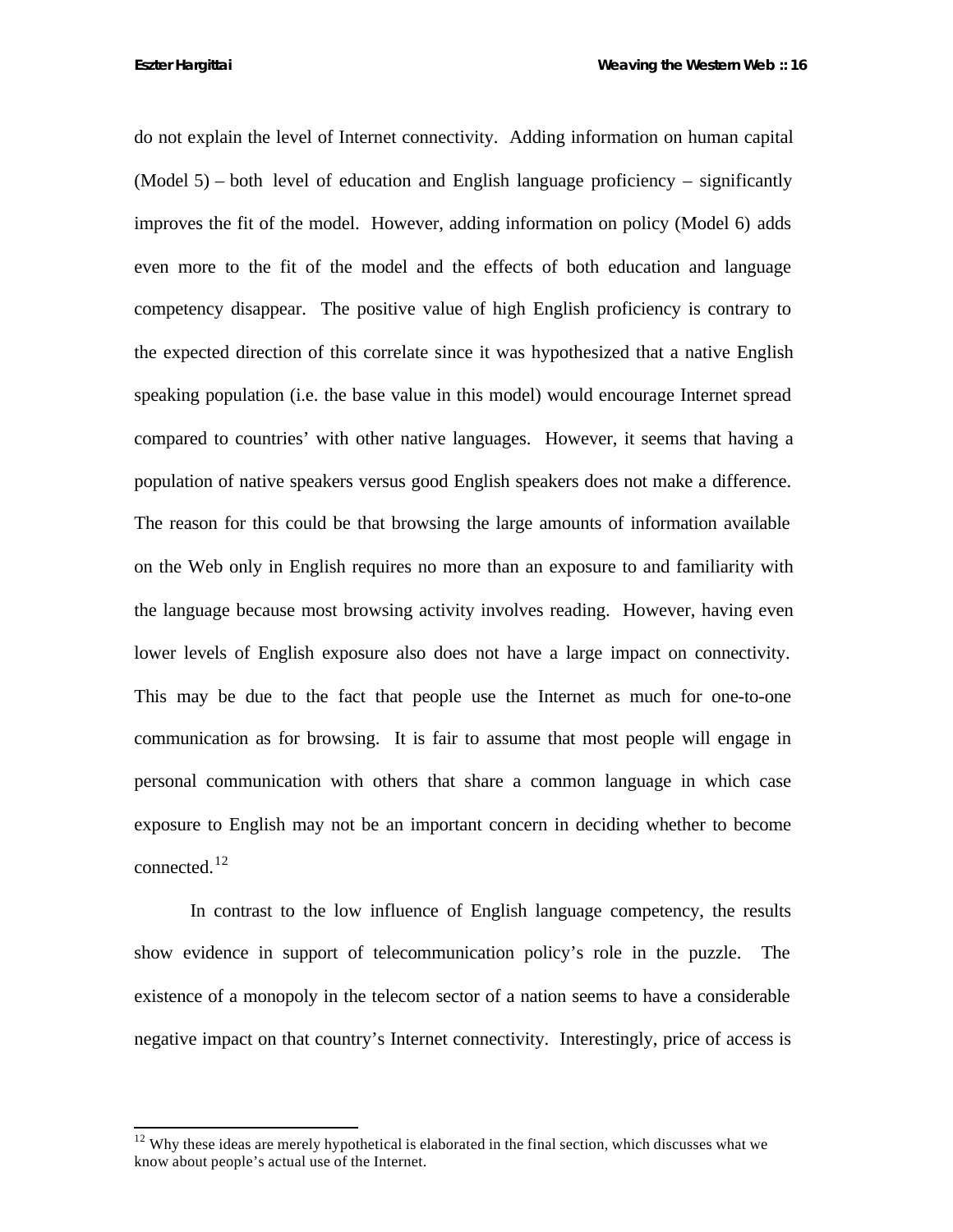not a significant predictor of Internet connectivity and has a very small ? value. This small effect is probably due to high correlation with the policy variable.<sup>13</sup>

Model 7, which does not include information on telecom policy, adds information on phone density. This proves to be an important addition to only having wealth and human capital measures. However, the explanatory value of this model is lower than the one obtained with the inclusion of telecommunications policy, suggesting that policy exhibits a more salient influence on Internet connectivity than does phone density. This is not surprising given that phone density may be just as dependent on telecom policy as Internet density. <sup>14</sup> This suggests that telecom policy is not only related to directly making Internet services available to users through encouraging affordable pricing, but it also contributes to the development of the necessary telecommunications infrastructure of a country, which in turn facilitates connectivity. Overall, the findings lend support to the hypotheses that economic wealth and especially telecommunications policy are important predictors of a country's level of Internet connectivity among OECD nations.<sup>15</sup> The results also show that presenting simple correlations for predictor and outcome variables (Kelly and Petrazzini 1997, Hargittai 1996, 1998, ITU 1997) is not sufficient for understanding the interplay of the various factors that may influence Internet connectivity.

 $13$  Note that dial-up pricing and not leased-line pricing was included in this analysis. The model was also run with the inclusion of data on leased-line pricing, but similarly to the model reported here, the policy variable was the most salient predictor of connectivity level.

<sup>&</sup>lt;sup>14</sup> As stated earlier, because of the high correlation between telecom policy and phone density, including both in the same model leads to unstable results. Model 8 demonstrates that this is, in fact, the case given that the model is not significantly improved by the inclusion of both factors, and the explanatory value (adjusted for the increased number of variables) is lower than that of the model with information only on telecom policy.

<sup>&</sup>lt;sup>15</sup> Recall that the 11 excluded OECD countries have monopolies in the telecom sector. Given that this is coupled with a slight means difference in Internet connectivity with excluded countries exhibiting lower levels of connectivity, if anything, the findings of this analysis are likely to be conservative with respect to policy's influence on Internet connectivity with respect to all OECD nations.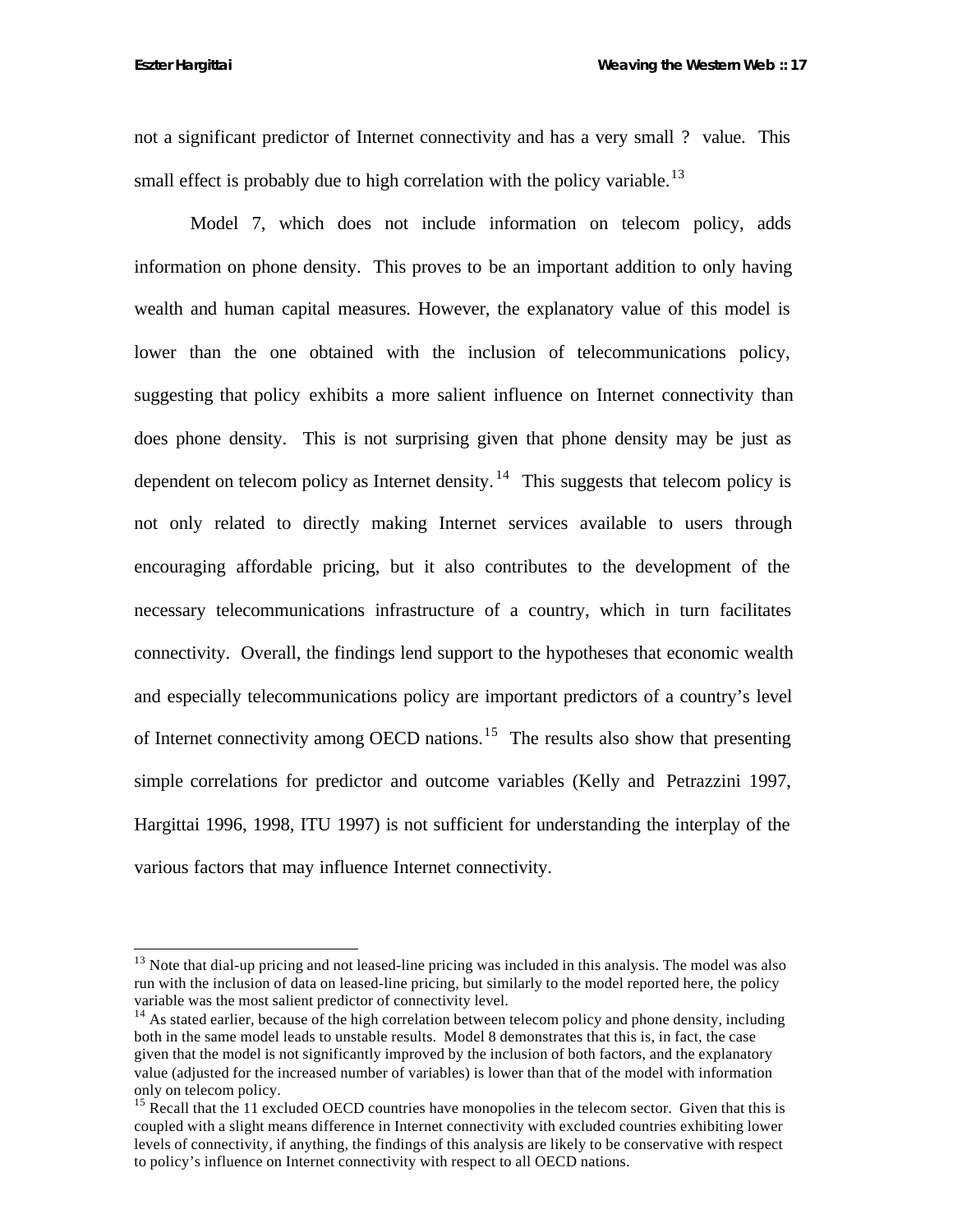## DISCUSSION

The aggregate quantitative analyses provide a good sense of the overarching explanatory factors regarding countries' Internet connectivity in OECD nations. However, the quantitative aspects discussed so far need to be supplemented by qualitative information about country-specific attributes that may also affect connectivity. Of particular interest is the parallel topic of telephone diffusion that was explored by Rammert in his paper comparing the telephone's diffusion in the U.S., France, the U.K. and Germany (Rammert 1990). His departing premise is that the rate of telephone diffusion across these societies was very different during the first years of the diffusion process, despite the fact that all four of these countries were similar in their industrial advances and available capital. Therefore, Rammert argues that cultural considerations need to be examined to understand how the telephone was first perceived, how it fit the lifestyles of a society, and thus, how it was adopted.

In the United Kingdom, for example, face-to-face encounters in business dealings were essential in determining the other party's social status. Because such information was paramount for business transactions, adapting to business interactions over the phone was difficult. In contrast, Rammert argues that the entrepreneurial spirit characteristic of the United States at the time was much more conducive to incorporating the telephone in everyday life. Although the article only contains descriptive statistics, the author's observation about affinity towards the use of a technology may be relevant to understanding differences in Internet diffusion among countries of similar levels of development.

Currently, few systematic studies exist on people's use of the Internet with such basic questions left unanswered as to what proportion of Internet use involves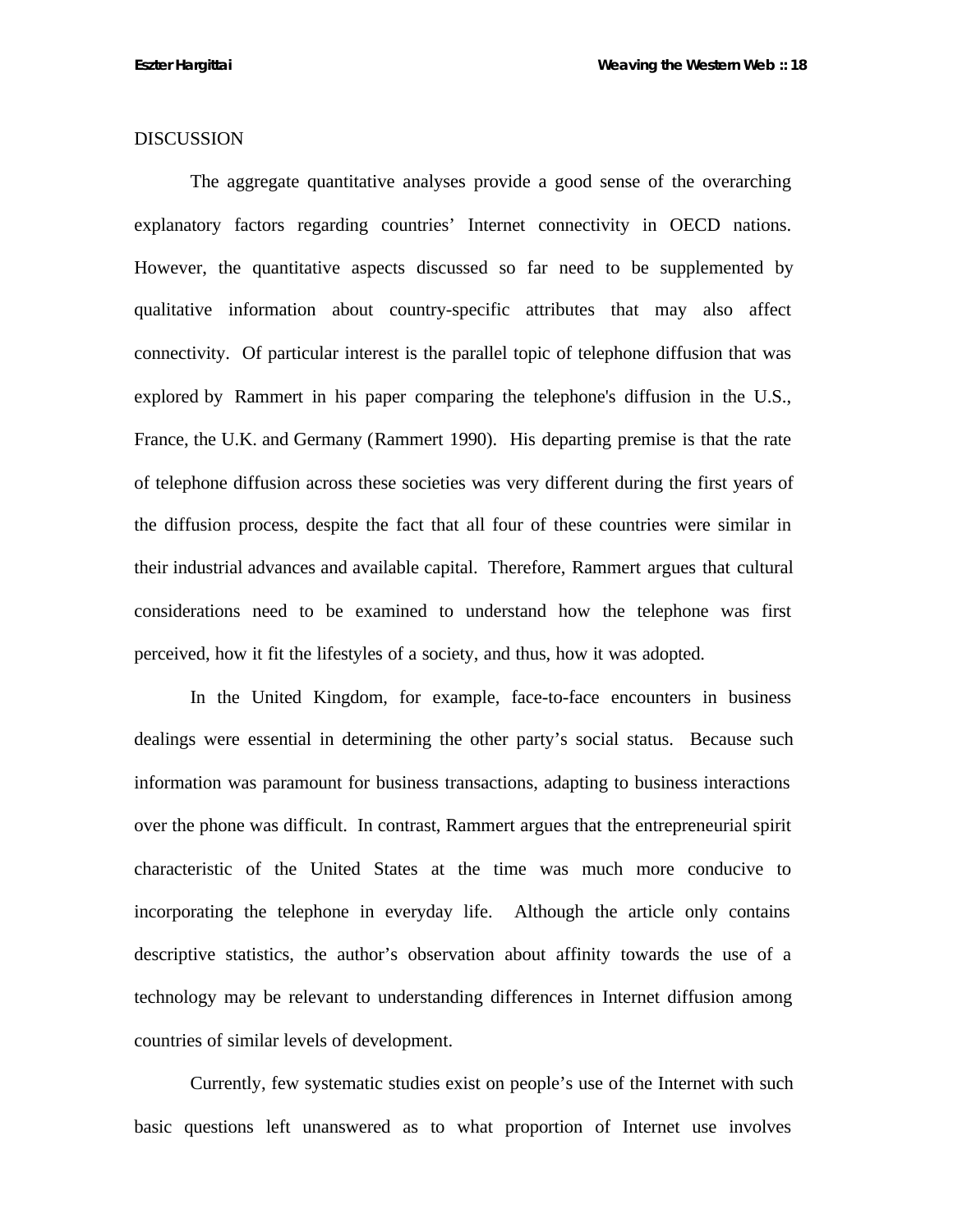computer-mediated communication services (e.g. e-mail) as opposed to information retrieval use (e.g. Web browsing). We know even less about how people incorporate these specific services into their lives and what previous activities they substitute or complement with network applications. Once such information becomes available, it will be possible to incorporate cultural aspects of Internet use into the study of the network's diffusion across nations. However, even when such data become available, they may not be the type that can easily be included in a statistical equation. This justifies the inclusion of qualitative descriptions of country specific approaches to Internet technology (Press et al. 1998). Therefore, I present two cases that draw on the above empirical findings to explain the Internet connectivity of a nation complemented by country-specific information that is not possible to quantify for systematic inclusion in regression analyses.

*Figure I* shows Finland's striking position in the diffusion hierarchy as being by far the most wired nation. Information on telephone density also underlines Finland's strength with respect to communication technologies. Finland is one of the few European nations with open competition in its telecommunications sector over several years. This is probably the reason for Finland's Internet access charges being among the lowest across the countries included in this study. With respect to flat rate versus measured access charges, Helsinki Telecom had flat rate off-peak charges during this period which may have also contributed to higher use. Moreover, the Finnish government initiated a national information society strategy as early as 1994, leading to the full-time connectivity of all higher education institutions and the majority of government organizations (Mosaic 1998). The country's per capita information technology production is also among the highest in the world (Lyytinen and Goodman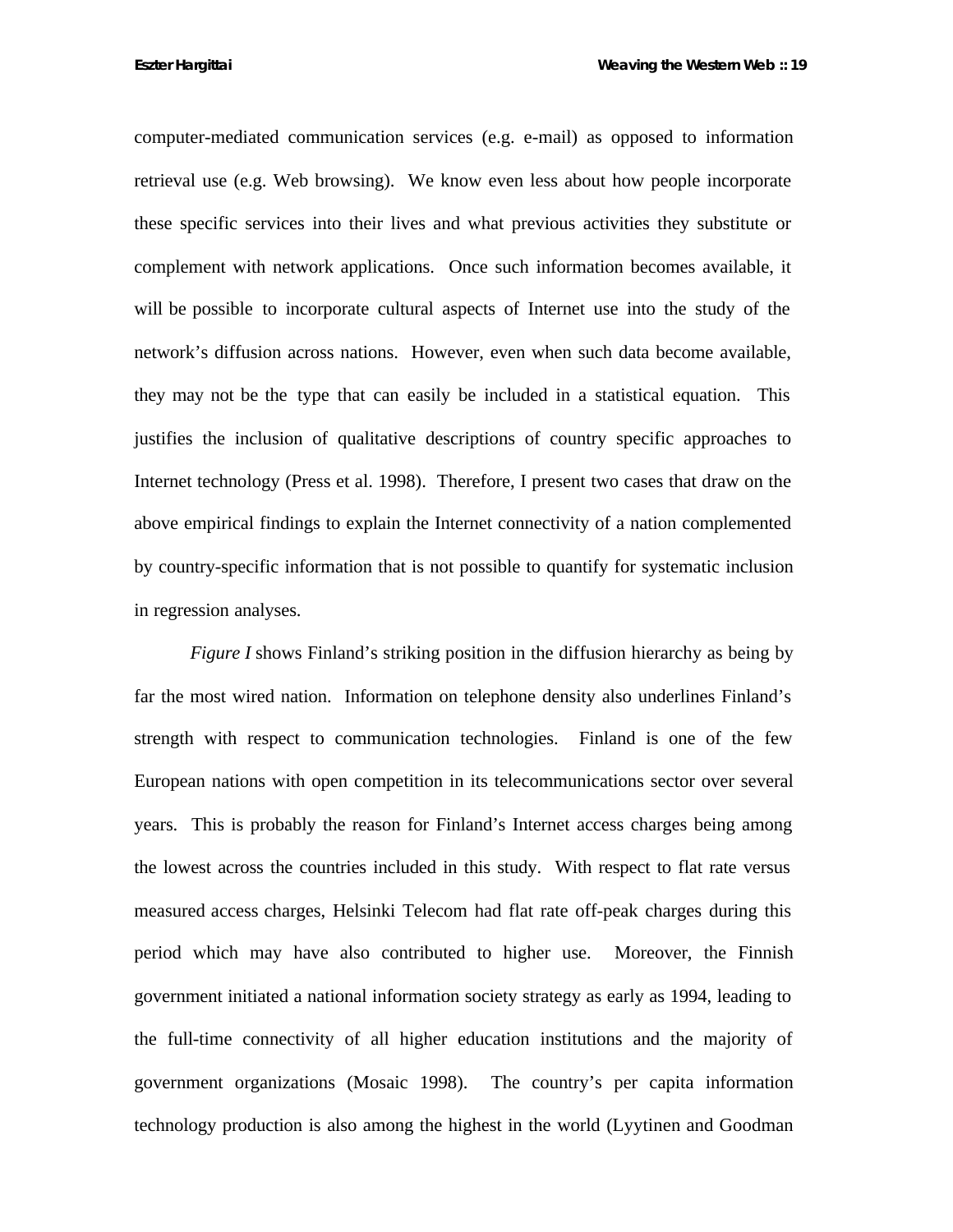1999) thanks to being home to such major players in the telecommunications equipment industry as Nokia, supplying local know-how and equipment to encourage the spread of communication networks.

The position of France on the connectivity hierarchy is surprising in the opposite direction. Although the country has internationally recognized research institutions in the field of information technologies (e.g. INRIA), the nation has been slow at gaining widespread connectivity to the Internet. In contrast to the Finnish government's early efforts in playing an active role regarding the creation of a national information infrastructure, France's leaders have done much less to encourage the spread of the Internet. Not until 1997 did a top official express support of the technology (Giussani 1997). All of this is not to say that French citizens are not networked. Since 1982, the French have had their own national network – the videotext system Minitel. It provides users with many of the services currently available on the Internet. However, it does so on a text-based system (no graphics). Moreover, it is an isolated network that does not have any international connections, so its proliferation cannot be easily translated into high level national Internet connectivity. Rather, it can almost be seen as an impediment to that process. France's telecommunications policies also do not encourage the diffusion of the Internet. Monopoly in the telecom sector had restricted competition and had kept Internet access charges high. Moreover, France has had a strict approach to policies regarding national security with respect to encryption software, which may have also added to the slow spread of the Internet (Fletcher 1998, Giussani 1997).

As the examples of Finland and France show, nation-specific postures and policies need to be considered when assessing the full range of issues that affect the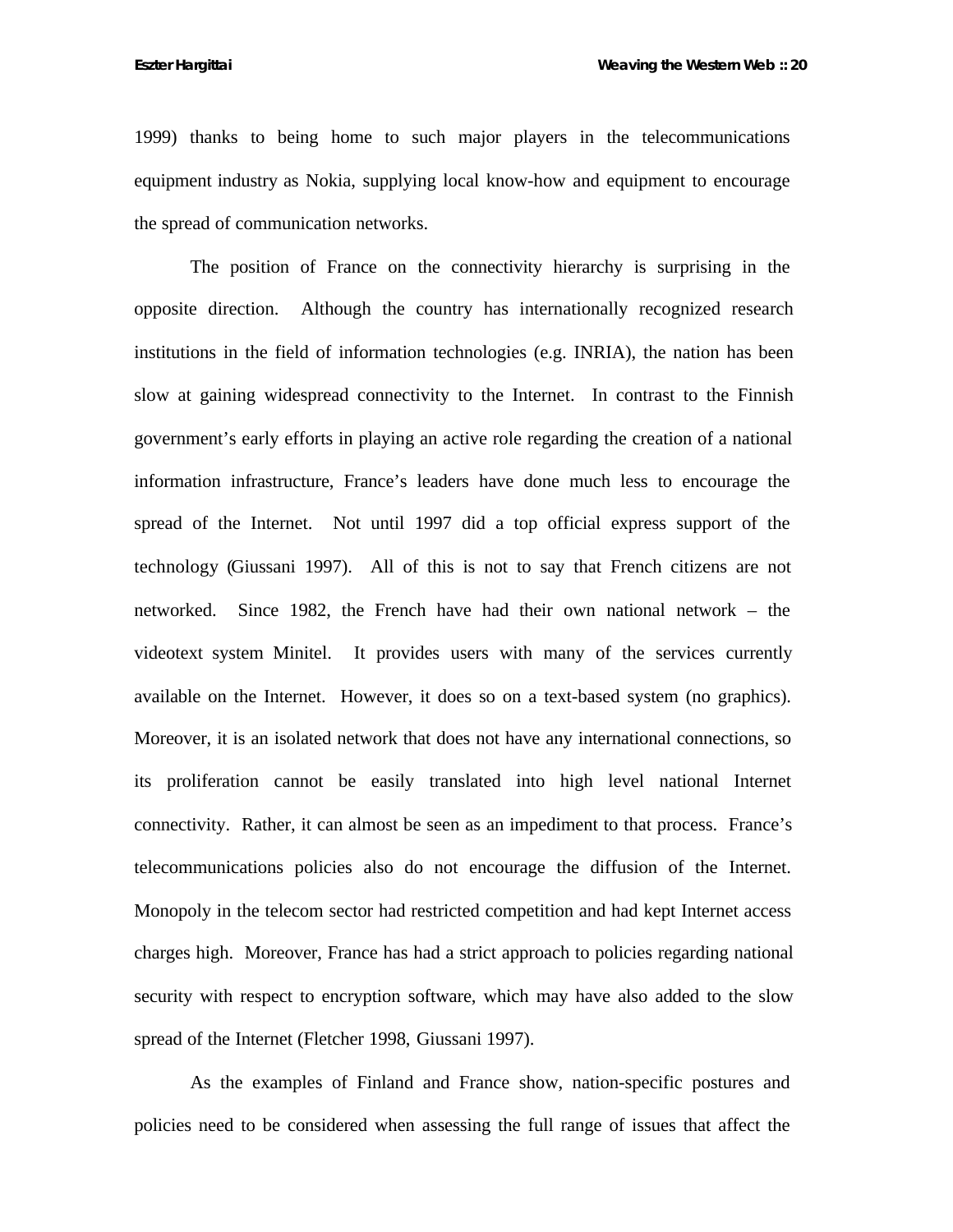Internet connectivity of a nation. Nonetheless, the findings of the quantitative analysis in this paper provide a basis for what factors are necessary to consider in understanding Internet connectivity, in addition to possible other factors. Both Finnish and French cases underscore the role of telecommunications (and possibly other) policies in Internet diffusion, and illustrate the importance of case-specific studies to understand the pace of Internet connectivity worldwide.

#### **CONCLUSION**

l

There are several implications of the above findings. First of all, it is important to recognize that the current spread of the Internet indicates that even among the richest countries of the world, general economic strength does matter in predicting Internet connectivity. This is important to keep in mind when making overarching optimistic claims about the Internet's potential role in eliminating international differences. The finding about the importance of telecommunication policy suggests that if governments are interested in keeping afloat an increasingly knowledge-intensive economy with a large reliance on information, they may need to consider the implications of their telecommunication policies with respect to Internet connectivity in particular.<sup>16</sup> The findings of this paper lend empirical support to the message conveyed in several publications of the OECD regarding the role of competition in assisting the spread of the Internet (OECD 1996, Paltridge 1996, Paltridge and Ypsilanti 1997).

Regarding future research on this topic, an important next question needs to address what it is about the societies with competition in their telecom markets that has

 $16$  As this paper does not address the question of national patterns of diffusion, the findings have no specific implications for what types of policies need to be considered in order to allow for equal distribution within a nation preventing the possible rise of national inequalities.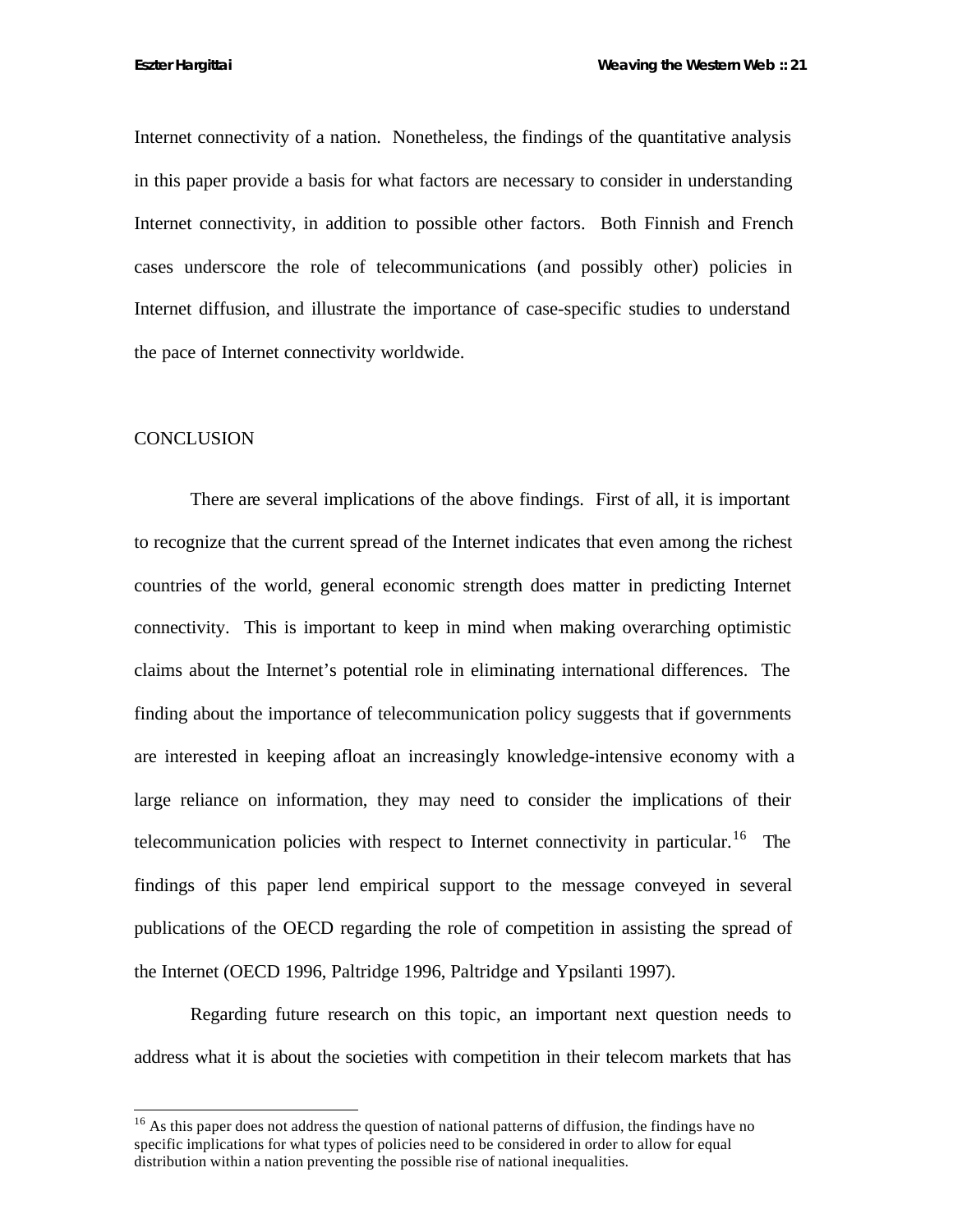led them to adopt their particular policies. More qualitative information about each nation will help uncover the answers to this question. Moreover, as more relevant data become available, time-series analysis will tell us how the current changes in policy regulations are influencing Internet connectivity.<sup>17</sup>

The macro-level analyses presented above should eventually – when such data become available – be supplemented by more detailed information on national diffusion patterns. Future research needs to examine specific implementation and use in more detail. Whether there is an equal distribution of technology in a country may significantly affect its final impacts for that society. Although host distribution is a good raw measure of Internet connectivity, once data are available, it should be supplemented by information on the number of users, their time spent online, the quality of connectivity, the amount and type of data transferred, and the technology's distribution among the population. <sup>18</sup> With respect to individual characteristics, information on age, socio-economic status and political affiliation may tell us more about who within a nation is adopting the technology. Now that we have a sense of what overarching factors explain the network's spread to certain nations, we can start focusing in on the particularities in order to have an even better understanding of the process.

Documenting the level of connectivity across long-standing democratic societies is a first step in understanding the potential global impact of the Internet. The findings can be used to guide research on network diffusion to other areas of the world, although data availability problems make this a difficult task at the present. By

 $17$  The OECD Communications Outlook reports publish relevant data (OECD 1997a, 1999a) so it is clear that over the years the necessary lagged data will be available for use in time-series analyses.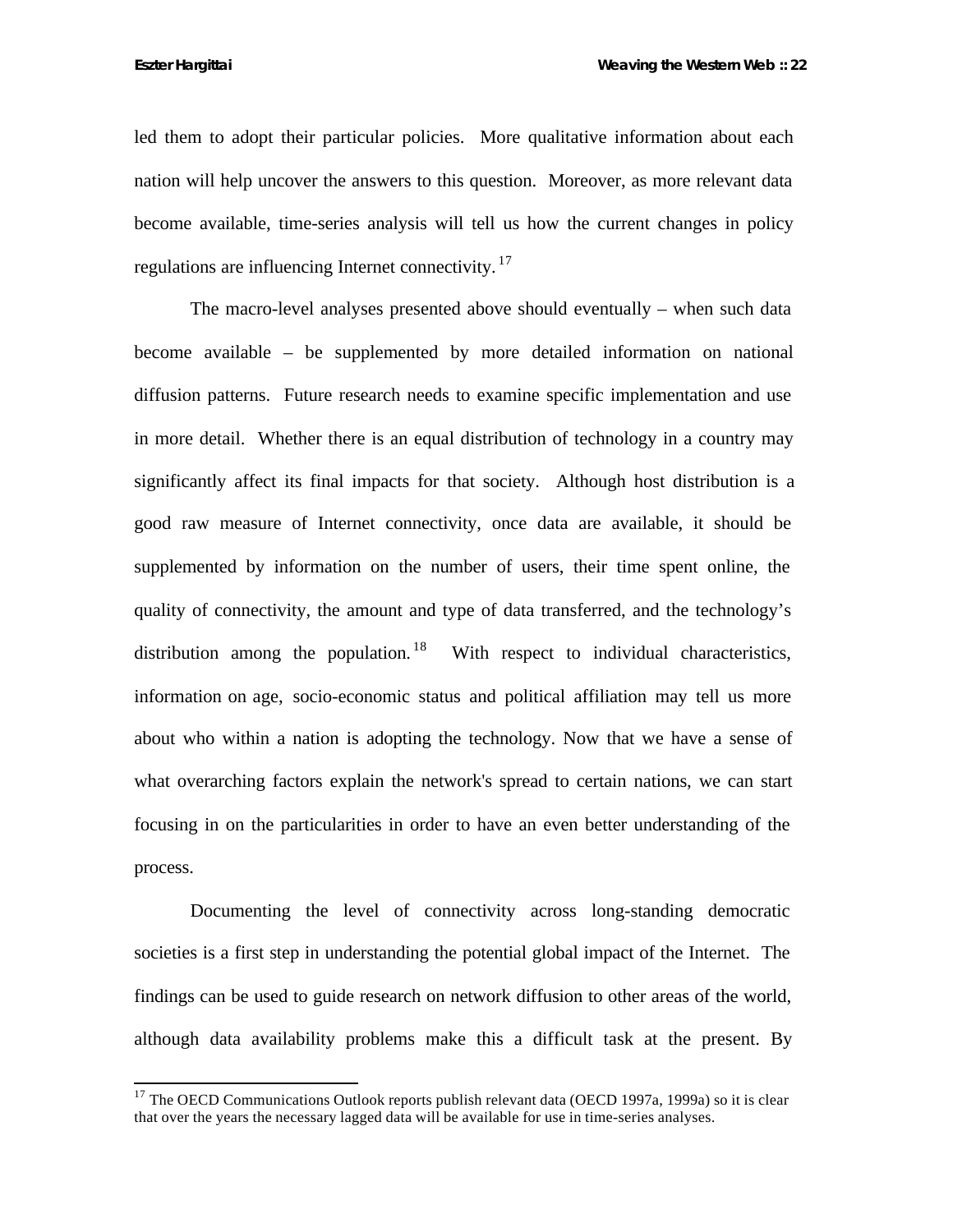identifying the key predictors of Internet connectivity among OECD countries, this paper has set the agenda for more detailed analyses regarding this important social phenomenon on a world scale.

 $18$  Although some work has been done at this level in the United States (e.g. see Kraut et al. 1998), data are yet to be collected on a random sample of the population (even just online population) that would allow for generalizability.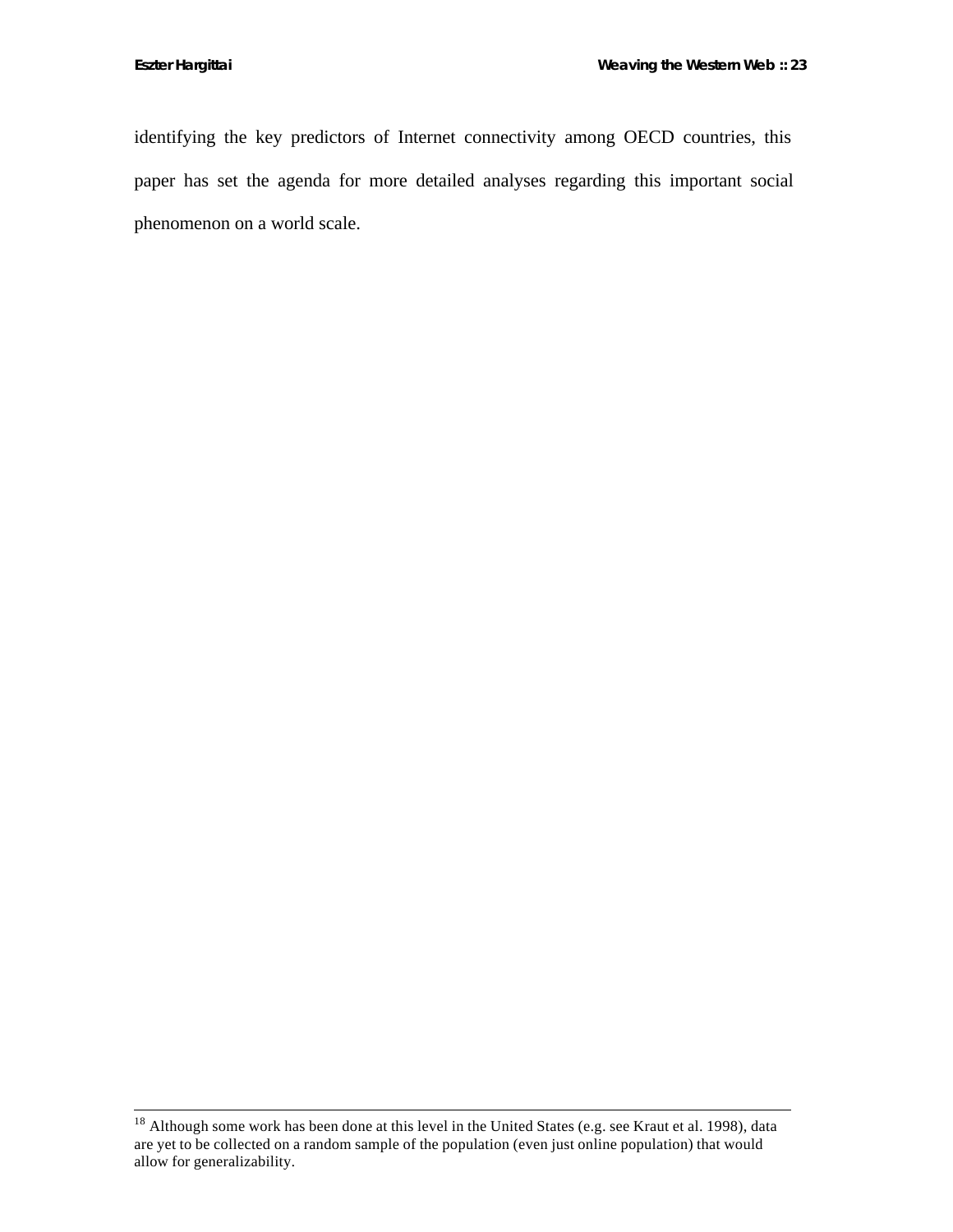## REFERENCES

Anderson, Robert H, Tora K. Bikson, Sally Ann Law, Bridget M. Mitchell et al. 1995. Universal Access to E-Mail - Feasability and Societal Implications. Santa Monica, CA: RAND.

Barnett, George A. and Young Choi. 1995. Physical Distance and Language as Determinants of the International Telecommunicatoins Network. *International Political ScienceReview*. 16, 3:249-265.

Calhoun, Craig. 1998. Community without Propinquity Revisted: Communications Technology and the Transformation of the Urban Public Sphere. *Sociological Inquiry*. Vol.69.

Castells, Manuel. 1996. *The Rise of the Network Society*. Cambridge, Mass.: Blackwell Publishers.

The CommerceNet/Nielsen Internet Demographic Survey June 1998 Internet Demographic Highlights. 1998. http://www.commerce.net/research/stats/highlights.html Number of Internet Users and Shoppers Surges in United States and Canada http://www.commerce.net/news/press/19980824b.html

Deaken, J. 1981. The Electronic Cottage. New York: Morrow.

Deininger, Klaus and Lyn Squire. 1996. A New Data Set Measuring Income Inequality. *The World Bank Economic Review*. Vol 10, No 3, pp565-91.

Drake, William J. 1995. *The new information infrastructure : strategies for U.S. policy*. New York: The Twentieth Century Fund Press.

Etzioni, A. "Teledemocracy: the Electronic Town Meeting," *The Atlantic* (270:4), 1992, pp.34-39.

Eurostat Yearbook. 1997. Luxembourg

Fishman, J.A., R.L. Cooper and A. Conrad. 1977. The Spread of English. Rowley, MA: Newbury House.

Fletcher, Amy. 1998. Markets and states in the information society: a comparative institutional analysis of telecommunications policy in the United States and France. *Political Communication*, July-Sep V15N3:413(2)

Geser, Hans. 1996. Auf dem Weg zur "Cyberdemocracy?" http://www.unizh.ch/~geserweb/komoef/ftext.html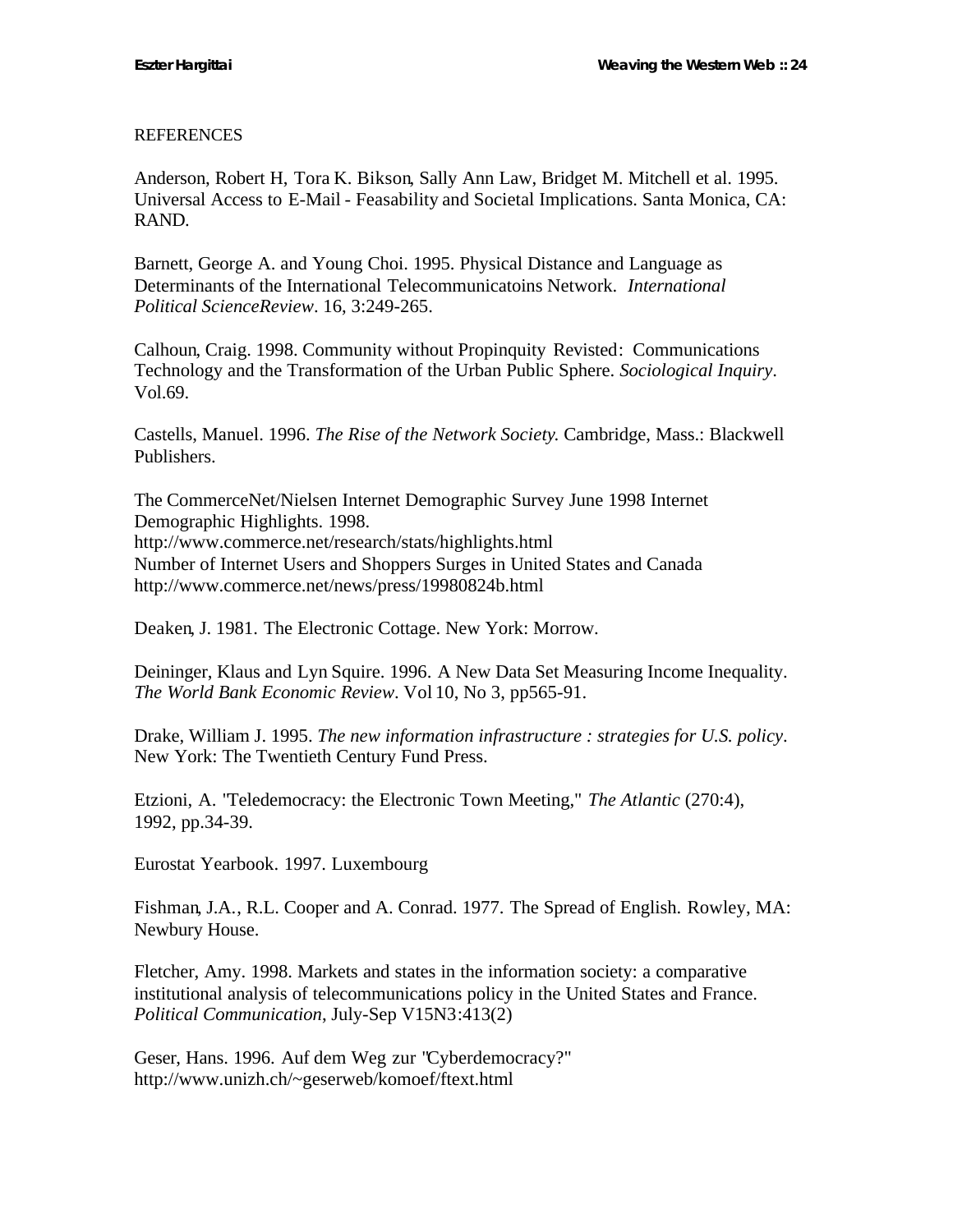Giussani, Bruno. 1997. France Gets Along With Pre-Web Technology. *The New York Times CyberTimes.* September 23. (http://www.nytimes.com/library/cyber/euro/092397euro.html)

Goodman, S.E., Press, L.E., Ruth, S.R., & Rutkowski, A.M. 1994. The Global Diffusion of the Internet: Patterns and Problems. *Communications of the ACM*. V37.N8. August.

Hauben, Michael and Rhonda Hauben. 1997. Netizens : on the history and impact of Usenet and the Internet. Los Alamitos, Calif. : IEEE Computer Society Press

Hargittai, Eszter. 1996. Holes in the Net: The Internet and International Stratification. Senior Honors Thesis. Smith College. (http://cs.smith.edu/~hargitta/Thesis)

Hargittai, Eszter. 1998. Holes in the Net: The Internet and International Stratification Revisited. *Proceedings of the Internet Society's Internet Summit meetings*. (http://www.isoc.org/inet98/proceedings/5d/5d\_1.htm)

ITU 1997. Challenges to the Network: Telecoms and the Internet. Geneva

ITU 1999. Challenges to the Network: Internet for Development 1999. Geneva.

Kelly, Tim and Ben Petrazzini. 1997. What Does The Internet Mean For Development? Telecom Interactive Development Symposium. Geneva. September 11.

Kraut, R., M. Patterson, V. Lundmark, S. Kiesler, T. Mukophadhyay, and W. Scherlis. 1998. "Internet paradox: A social technology that reduces social involvement and psychological well-being?" *American Psychologist* 53.

Laponce, J.A. 1987. Languages and Their Territories. Toronto: University of Toronto Press.

Lyytinen, Kalle and Seymour Goodman. 1999. Finland: the unknown soldier on the IT front. *Communications of the ACM*. 42(3):13-17.

The MOSAIC Group. 1998. The Global Diffusion of the Internet Project, An Initial Inductive Study. Fairfax , VA: The MOSAIC Group (http://www.agsd.com/gdi97/gdi97.html)

Naisbitt, J. 1982. Megatrends. New York: Warner Publications.

Network Wizards. 1998. (http://www.nw.com)

Novak, Tim P., and Donna L. Hoffman. 1998. "Bridging the Digital Divide: The Impact of Race on Computer Access and Internet Use." *Science*.

NTIA. 1995. "Falling Through the Net: A Survey of the 'Have Nots' in Rural and Urban America." Washington, D.C.: U.S. Department of Commerce.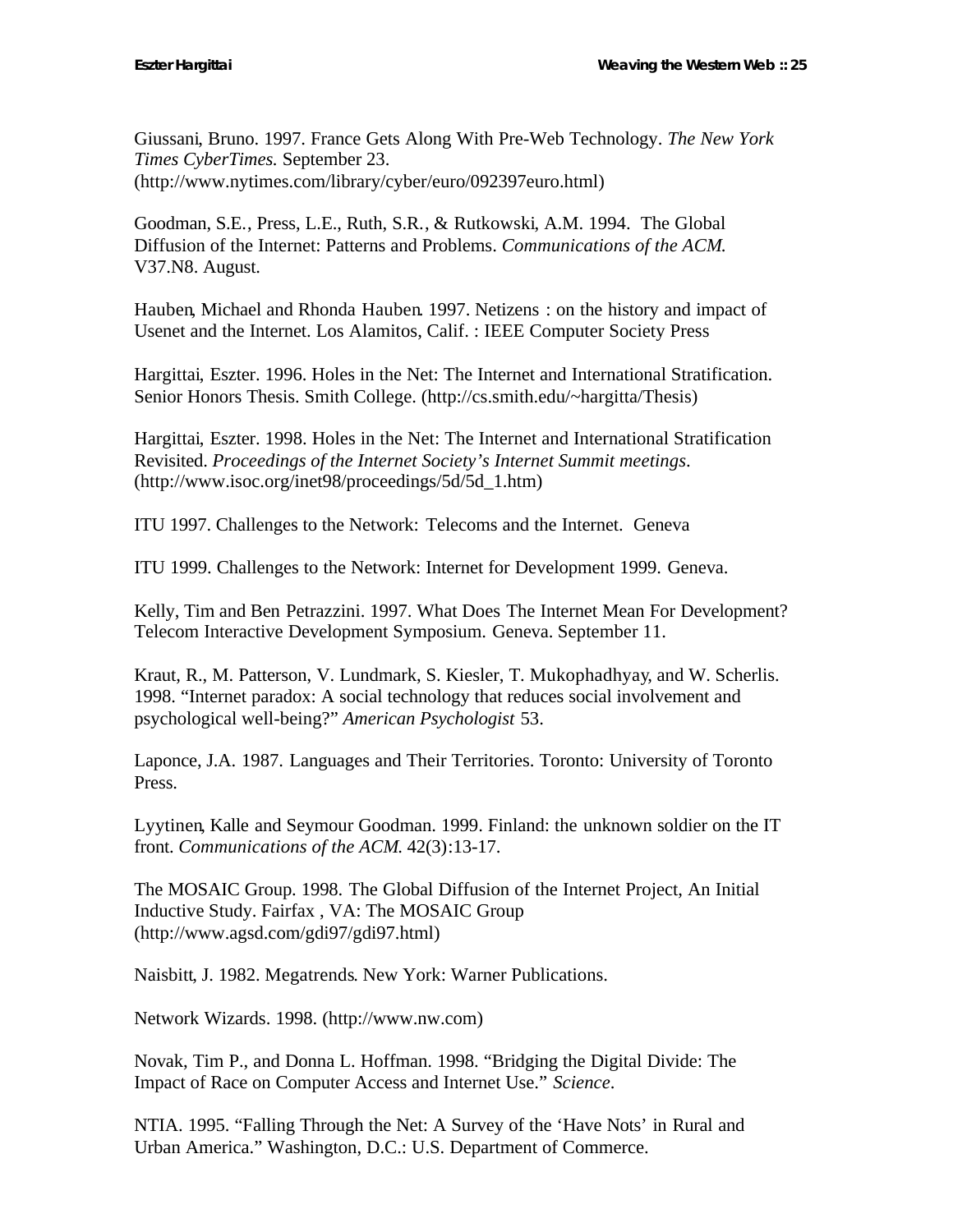NTIA. 1998. "Falling Through the Net II: New Data on the Digital Divide". Washington, D.C.: U.S. Department of Commerce.

NTIA. 1999. "Falling Through the Net III: Defining the Digital Divide." Washington, D.C.: U.S. Department of Commerce.

OECD. 1996. Information Infrastructure Convergence and Pricing: The Internet. Paris: OECD. (http://www.oecd.org/dsti/sti/it/cm/prod/e\_96-73.htm)

OECD. 1997a. Global Information Infrastructure -- Global Information Society (GII-GIS): Policy Requirements OCDE/GD(97)139. (http://www.oecd.org/dsti/sti/it/infosoc/prod/e\_97-139.htm)

OECD. 1997b. Global Information Infrastructure -- Global Information Society (GII-GIS): Policy Recommendations for Action. Paris: OECD OCDE/GD(97)138. (http://www.oecd.org/dsti/sti/it/infosoc/prod/e\_97-138.htm)

OECD. 1997c. Information Technology Outlook 1997. Paris: OECD. http://www.oecd.org/dsti/sti/it/prod/itblurb.htm)

OECD. 1997d. Communications Outlook 1997. Paris: OECD

OECD. 1997e. Webcasting And Convergence: Policy Implications. Paris: OECD. (http://www.oecd.org/dsti/sti/it/cm/prod/e\_97-221.htm)

OECD. 1998a. OECD Internet Infrastructure Indicators. Paris: OECD

OECD 1998b. Internet Traffic Exchange: Developments and Policy. Paris: OECD (http://www.oecd.org/dsti/sti/it/cm/prod/traffic.htm)

OECD 1999a. Communications Outlook 1999. Paris: OECD.

OECD 1999b. Building Infrastructure Capacity For Electronic Commerce – Leased Line Developments and Pricing. Paris: OECD.

OECD 1999c. Internet Indicators. (Online component of Communications Outlook 1999.) Paris: OECD (http://www.oecd.org/dsti/sti/it/cm/stats/indicators.htm)

Paltridge, Sam. 1996. How competition helps the Internet. *The OECD Observer.* August-Sep 1996 n201 p25(4)

Paltridge, Sam and Dimitri Ypsilanti. 1997. A Bright Outlook for Communications. *The OECD Observer.* No.205. April/May pp.19-22

Pew Research Center For People and The Press. 1998. Internet News Takes Off. Washington, D.C.: The Pew Research Center For The People and The Press. (http://www.people-press.org/med98rpt.htm)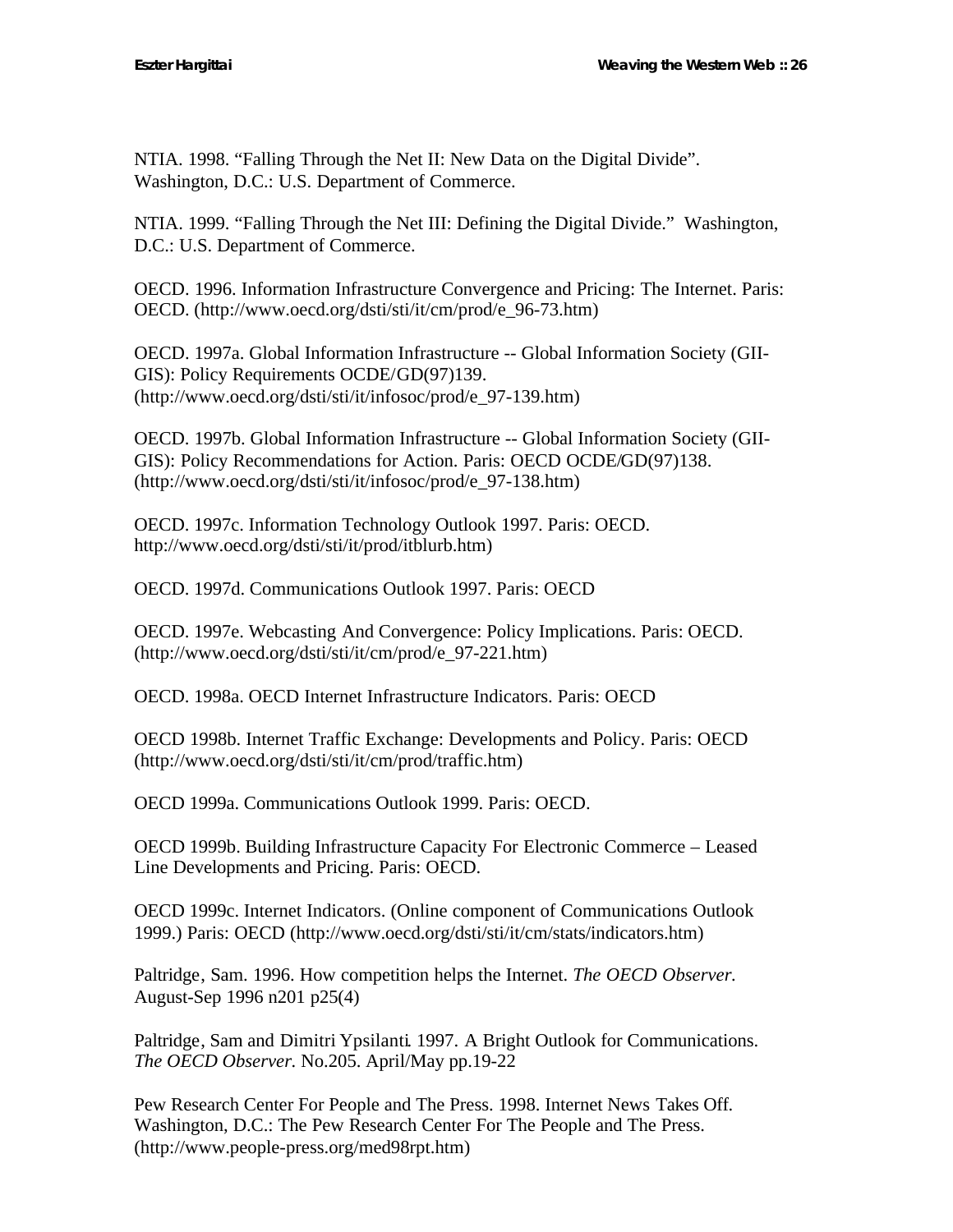Press, Larry, Grey Burkhart, Will Foster, Sy Goodman, Peter Wolcott, and Jon Woodard. 1998. An Internet Diffusion Framework. *Communications of the ACM.* (October.) 41.10: 21-26.

Rammert, Werner. 1990. Telefon und Kommunikationskultur. *Kölner Zeitschrift fur Soziologie*. 42 March pp.20-40.

Rao, M. 1995. North vs. South. *OnTheInternet*. September/October.

Reich, Robert. 1992. The Work of Nations : Preparing Ourselves for 21st Century Capitalism. Vintage Books.

Rheingold, Howard. 1993. The Virtual Community : Homesteading on the Electronic Frontier. Reading, Mass. : Addison-Wesley Pub. Co.

Robinson, John, Kevin Barth and Andrew Kohut. 1997. Peronsal Computers, Mass Media, and Use of Time." *Social Science Computer Review* 15, 65-82.

Robinson, John, Shawn Levin and Brian Hak. 1998. Computer Time. *American Demographics*. August: 18-23.

Rogers, Everett M. 1983. Diffusion of Innovations. New York: The Free Press.

Stoll, Clifford. 1995. Silicon Snake Oil : Second Thoughts on the Information Highway. New York: Doubleday.

Thomas 1988. The Politics of Growth: The German Telephone System. In Mayntz, Renate, and Thomas P. Hughes (Eds.) The Development of Large Technical Systems. Boulder, CO: Westview Press. Pp.179-213.

UNDP. 1998. Human Development Report. New York: Oxford University Press

Weinstein, B. 1983. The Civic Tongue: Political Consequences of Language Choice. New York: Longman.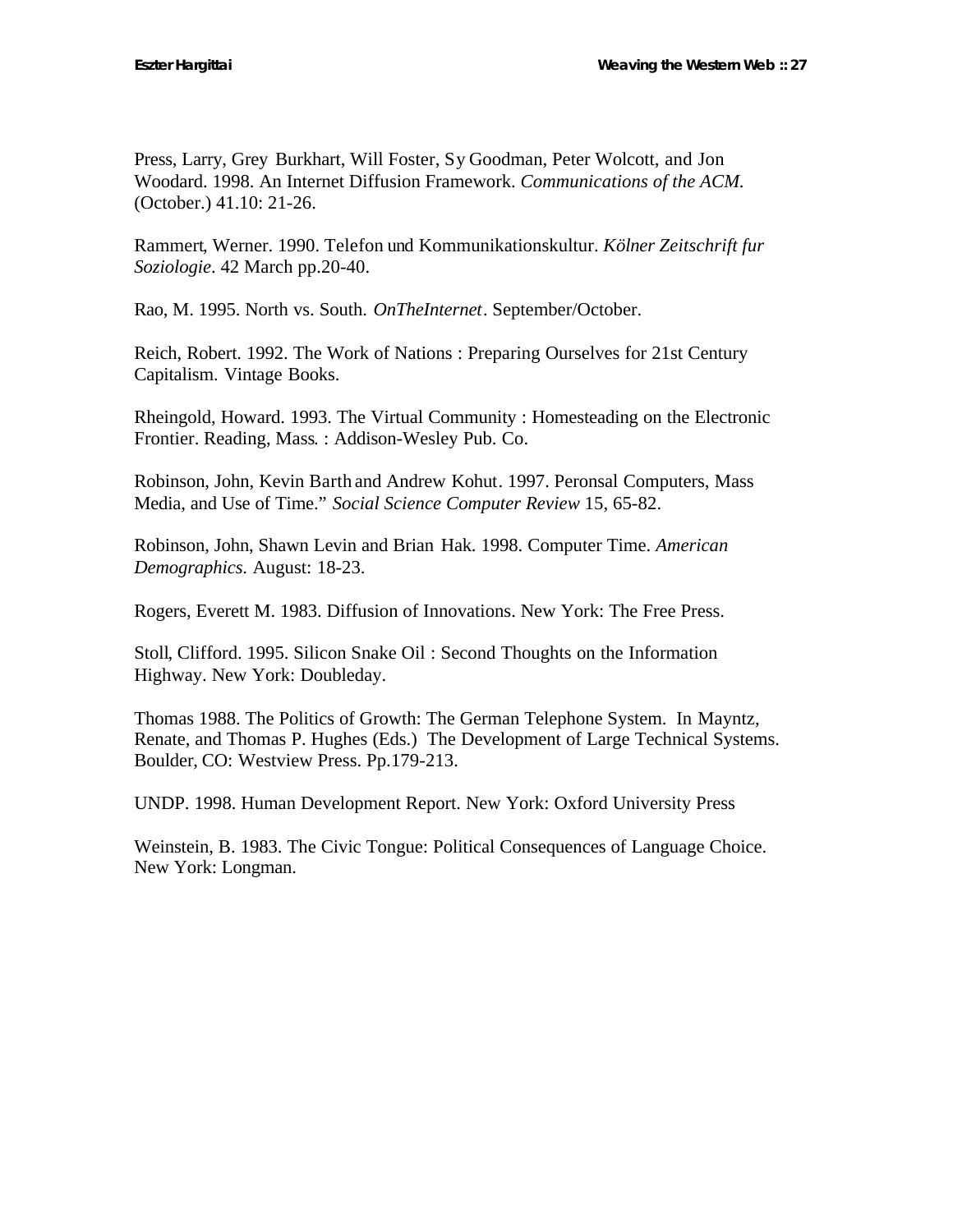

**Figure I. Internet Host Distribution, January 1998**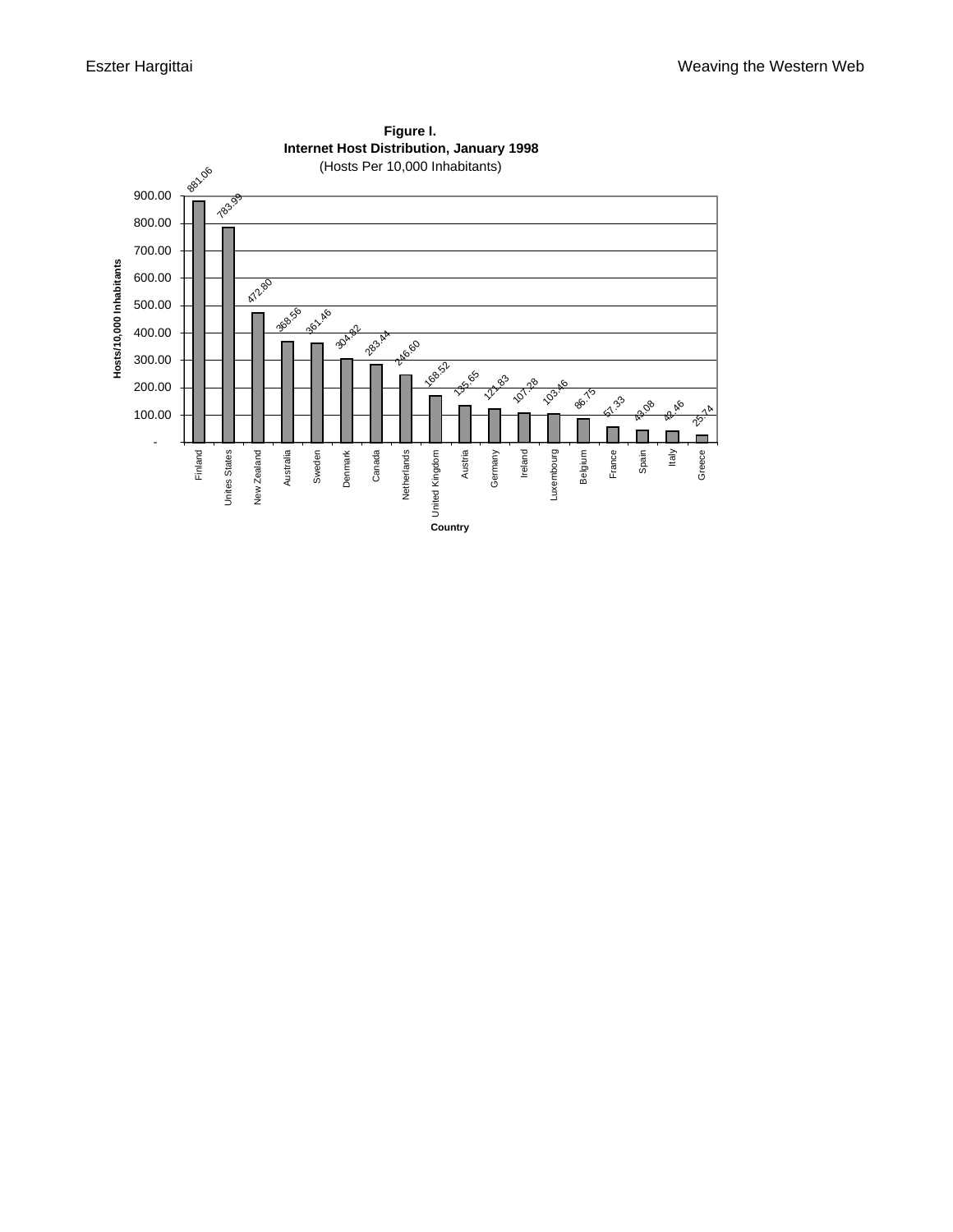|                              | Minimum                       | Maximum                        | Mean                             | <b>Std. Deviation</b> |  |  |
|------------------------------|-------------------------------|--------------------------------|----------------------------------|-----------------------|--|--|
| Internet Hosts <sup>*^</sup> | 25.74                         | 881.06                         | 255.26                           | 247.46                |  |  |
| $GDP*$                       | 13945                         | 33202                          | 21941.61                         | 4299.08               |  |  |
| Gini Coefficient             | 25.91                         | 41.72                          | 32.32                            | 4.66                  |  |  |
| Education                    | 58                            | 100                            | 86                               | 9.71                  |  |  |
| Pricing                      | 20.59                         | 89.81                          | 43.74                            | 15.6                  |  |  |
| Phone Density*               | 40.39                         | 90.85                          | 60.18                            | 13.45                 |  |  |
| <b>English Proficiency</b>   | dummy variables:              |                                |                                  | frequency             |  |  |
|                              | Native** [base in models]     |                                |                                  | 6                     |  |  |
|                              | High level                    | (>90% of high school students) |                                  | 8                     |  |  |
|                              | Low level                     |                                | (64-76% of high school students) | 4                     |  |  |
| <b>Telecom Policy</b>        | dichotomous variables:        |                                | frequency                        |                       |  |  |
|                              | Competition (partial or free) |                                |                                  |                       |  |  |
|                              | Monopoly [base in models]     |                                | 11                               |                       |  |  |

# **Table 1. Descriptive Statistics of Variables (N=18)**

\* per capita figures (see Appendix for per capita specifics,

description of variables, and data sources)

^ U.S. includes figures for .com, .edu, .gov, .mil, .org, .net, .us

\*\* Canada is coded as an English speaking country given that English is a national language,

 it is the first language of the majority of its population, and the rest of the population studies it extensively in school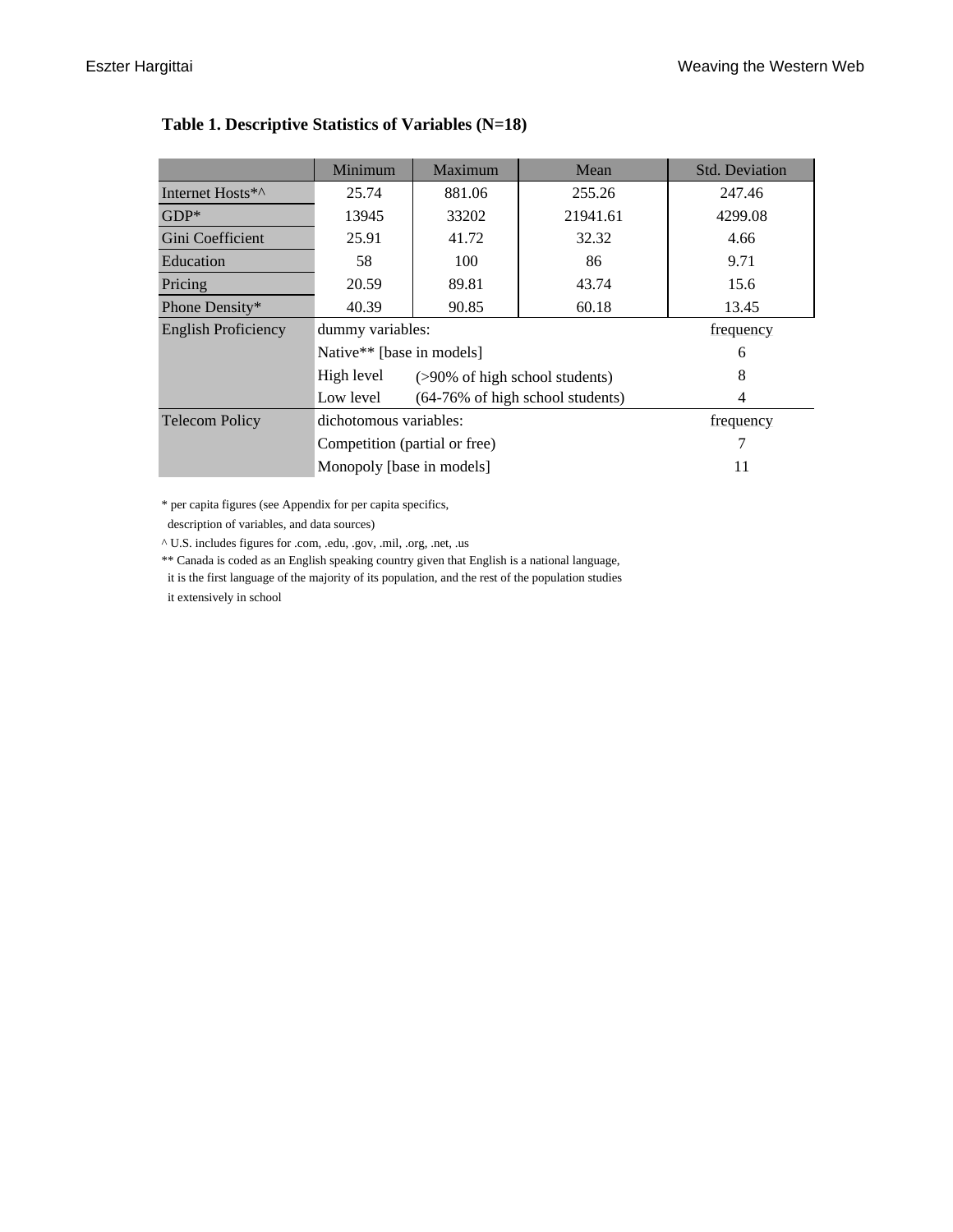## **Appendix I.**

# **Description of Variables, Data Sources**

| <b>Variable</b>       | <b>Description</b>                          | <b>Measurement</b> | Year     | <b>Source</b>              |
|-----------------------|---------------------------------------------|--------------------|----------|----------------------------|
| <b>Internet Hosts</b> | Individual computers                        | per 10,000         | 1998     | Network Wizards, 1998      |
|                       | connected to the Internet                   |                    |          |                            |
| <b>GDP</b>            | <b>Gross Domestic Product</b>               | per capita         | 1996     | <b>OECD</b> Communications |
|                       |                                             |                    |          | Outlook 1997               |
| Gini Coefficient      | Gini Coefficient for income                 | score              | various* | Deininger and Squire       |
|                       | inequality                                  |                    |          | Data Set 1996              |
| Education             | Combined first-, second, and                | percentage         | 1995     | <b>UNDP Human</b>          |
|                       | third-level gross enrollment ratio          |                    |          | Development Report 1998    |
| English               | Percentage of students in general secondary | percentage         | 1995     | Eurostat                   |
|                       | education learning English as a foreign     |                    |          | Yearbook 1997              |
|                       | language; Native speakers                   |                    |          |                            |
| <b>Telecom Policy</b> | Competition vs. monopoly                    | Y/N dichotomy      | 1990s    | ITU 1997, OECD 1997d       |
| Pricing               | The cost of a 20 hour monthly Internet      | PPP\$              | 1996     | <b>OECD</b>                |
|                       | access basket                               |                    |          | Communications             |
|                       |                                             |                    |          | Outlook 1997               |
| <b>Phone Density</b>  | Composite variable consisting of:           |                    |          | <b>OECD</b>                |
|                       | mainlines                                   | per 100            | 1995     | Communications             |
|                       | cellular phone subscribers                  | per 100            | 1995     | Outlook 1997               |

\*France, Germany 1984, Luxembourg 1985, Austria, Ireland 1987, Greece 1988, Spain 1989, Australia, New Zealand 1990,

Canada, Finland, Italy, Netherlands, United Kingdom, United States 1991, Belgium, Denmark, Sweden 1992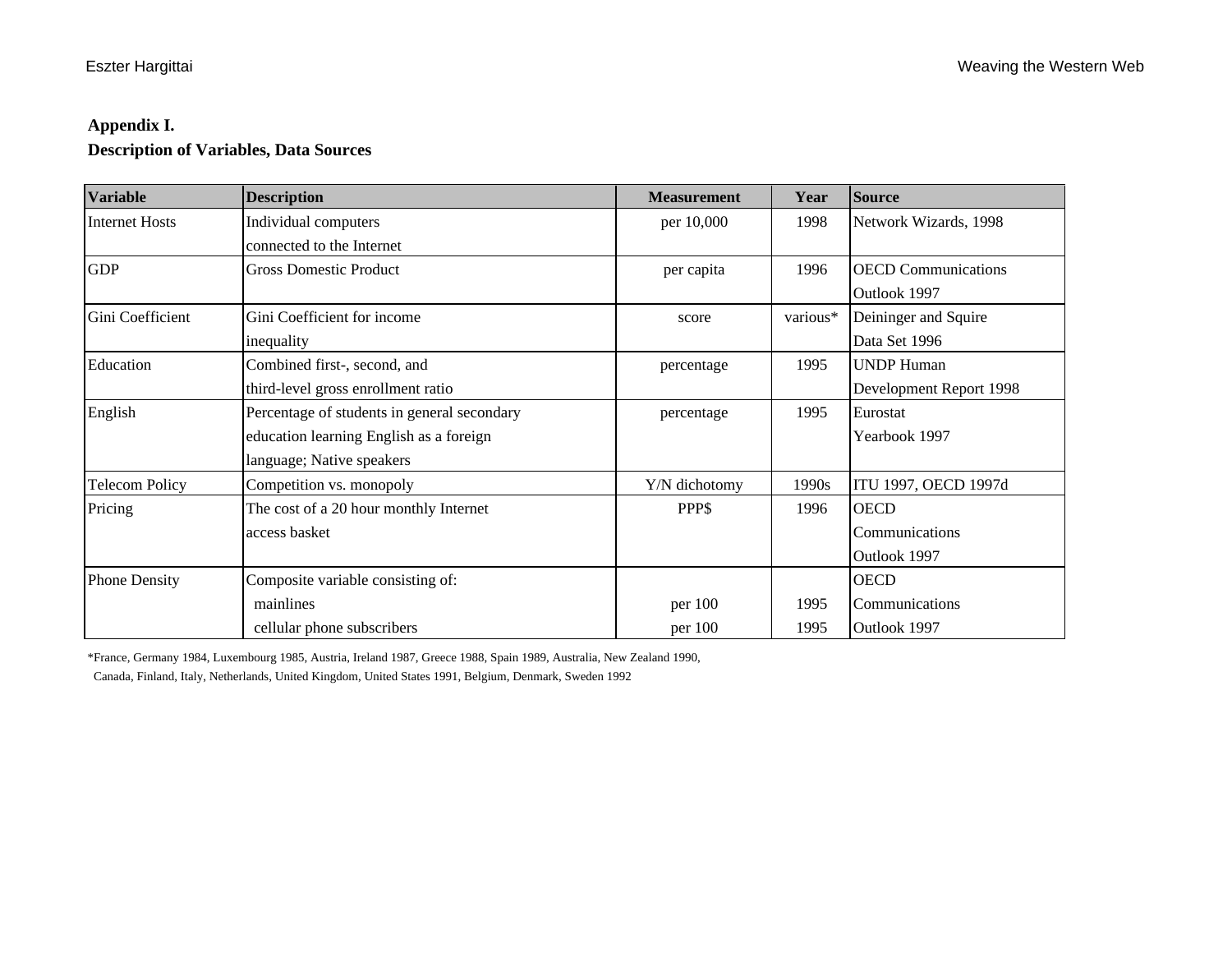## **Appendix III. Correlation Coefficients for All Variables\***

Pearson's Correlation Coefficient (Significance; 2-tailed test on second line)

|                       | Hosts     |            |           |            |            |          |          |                      |          |
|-----------------------|-----------|------------|-----------|------------|------------|----------|----------|----------------------|----------|
| <b>GDP</b>            | 0.350     |            |           |            |            |          |          |                      |          |
|                       | 0.155     | <b>GDP</b> |           |            |            |          |          |                      |          |
| Gini Coef             | 0.210     | $-0.129$   |           |            |            |          |          |                      |          |
|                       | 0.403     | 0.611      | Gini Coef |            |            |          |          |                      |          |
| Education             | 0.447     | $-0.323$   | 0.038     |            |            |          |          |                      |          |
|                       | 0.063     | 0.191      | 0.881     | Education  |            |          |          |                      |          |
| Native Eng            | 0.437     | 0.070      | $0.536*$  | 0.337      |            |          |          |                      |          |
|                       | 0.074     | 0.784      | 0.022     | 0.171      | Native Eng |          |          |                      |          |
| <b>High Eng</b>       | 0.075     | $-0.150$   | $-0.315$  | 0.213      | $-0.632**$ |          |          |                      |          |
|                       | 0.767     | 0.553      | 0.203     | 0.396      | 0.005      | High Eng |          |                      |          |
| Low Eng               | $-0.578*$ | 0.100      | $-0.231$  | $-0.637**$ | $-0.378$   | $-0.478$ |          |                      |          |
|                       | 0.012     | 0.692      | 0.356     | 0.004      | 0.122      | 0.045    | Low Eng  |                      |          |
| <b>Telecom Policy</b> | $-0.751$  | $-0.031$   | $-0.308$  | $-0.386$   | $-0.645**$ | 0.255    | 0.426    |                      |          |
|                       | 0.000     | 0.902      | 0.214     | 0.113      | 0.004      | 0.307    | 0.078    | <b>TelecomPolicy</b> |          |
| Prices                | $-0.435$  | $-0.152$   | $-0.091$  | $-0.221$   | $-0.470*$  | 0.391    | 0.065    | $-0.604**$           |          |
|                       | 0.071     | 0.548      | 0.720     | 0.377      | 0.049      | 0.109    | 0.797    | 0.008                | Prices   |
| <b>Phone Density</b>  | $0.699**$ | 0.347      | 0.136     | 0.110      | 0.067      | 0.178    | $-0.289$ | $-0.633**$           | $-0.404$ |
|                       | 0.001     | 0.158      | 0.590     | 0.663      | 0.791      | 0.480    | 0.245    | 0.005                | 0.097    |

Hosts/10,000 logged, GDP/cap; bold: p<.1, \* p<.05, \*\* p<.01